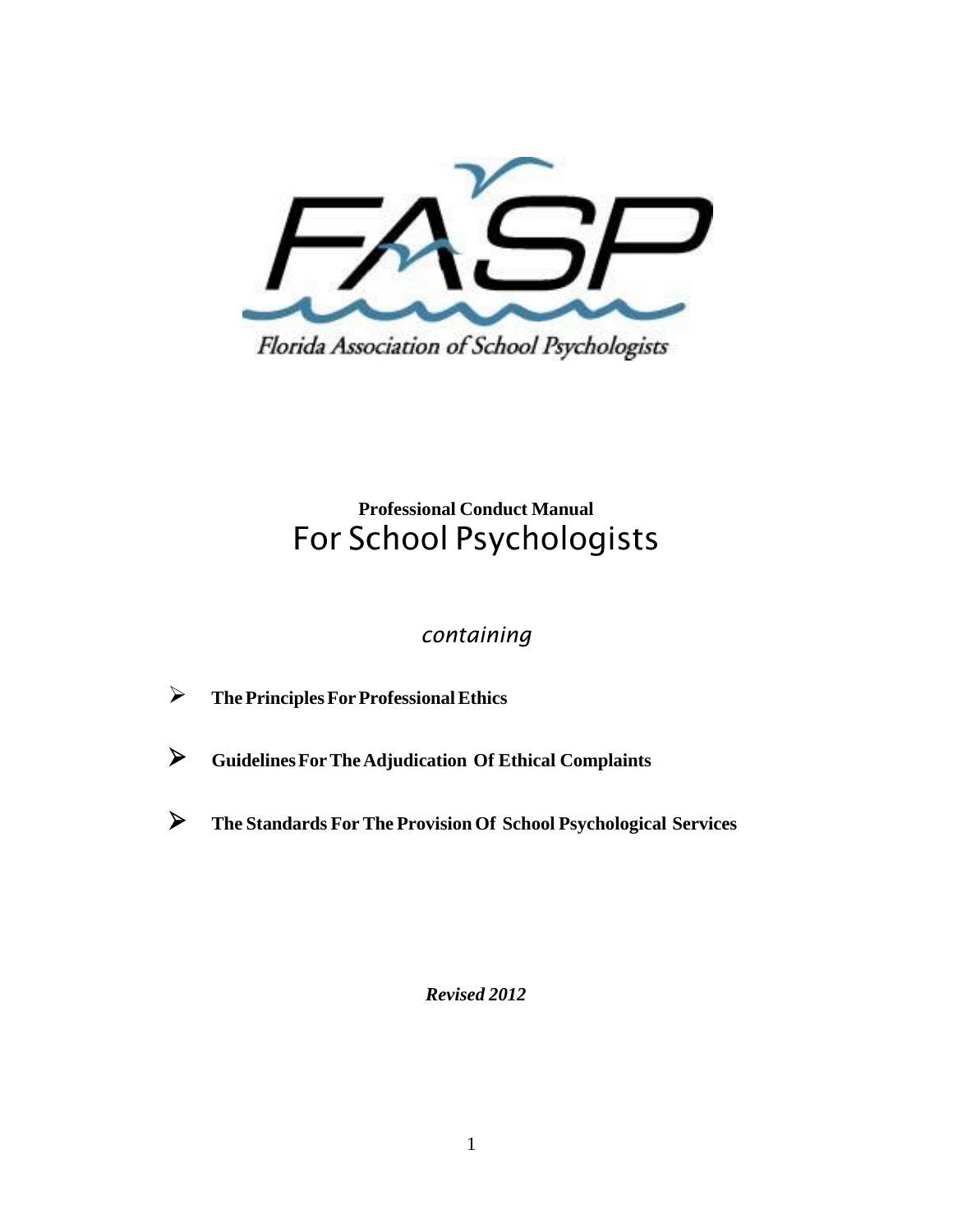# **FLORIDA ASSOCIATION OF SCHOOL PSYCHOLOGISTS PRINCIPLES FOR PROFESSIONAL ETHICS**

## **PREFACE**

The Florida Association of School Psychologists (FASP) hereby adopts and endorses this *Professional Conduct Manual.* This document shall serve as the appropriate standard for the practice of school psychology in Florida. In addition, school psychologists are expected to adhere to the Code of Ethics of the education profession of the State of Florida (Chapter 6B-1, Florida Administrative Code) and to Chapter 490 of the Florida Statutes, which provides for the licensure of school psychologists in Florida.

A primary purpose of this document is to update the *Professional Conduct Manual* which has served as the benchmark for the standard of school psychological practice in Florida since its adoption by the FASP board in 1991. There are several modifications to this manual. The current language, throughout this document, seeks to be increasingly sensitive to the civil and educational rights of all students. The modifications also reflect the ethical challenges that may result from the increasing use of technology in the field. As a result, this document in part serves to guide school psychologists in their dealings with an increasingly diverse population in Florida and the issues that arise with the rapidly growing use of technology.

Certainly, the task of updating the *Professional Conduct Manual* was made significantly lighter as a result of the diligent work that went into the initial writing and development of the 2012 edition of the *Professional Conduct Manual*. For this, a special thanks to the FASP Ethics and Standards of Practice Committee (Dr. Gene Cash, Susan Hatcher, Dr. Phil Lazarus, Dr. Andy Knott, Dr. Jackie Robinson and Bob Templeton) to bring this current Ethics manual to fruition. May this provide a valuable resource to all school psychologists as we provide ethical, comprehensive services to the children, youth and families of Florida in the coming years.

*Freda M. Reid, Chairperson Ethics and Standards of Practice Committee*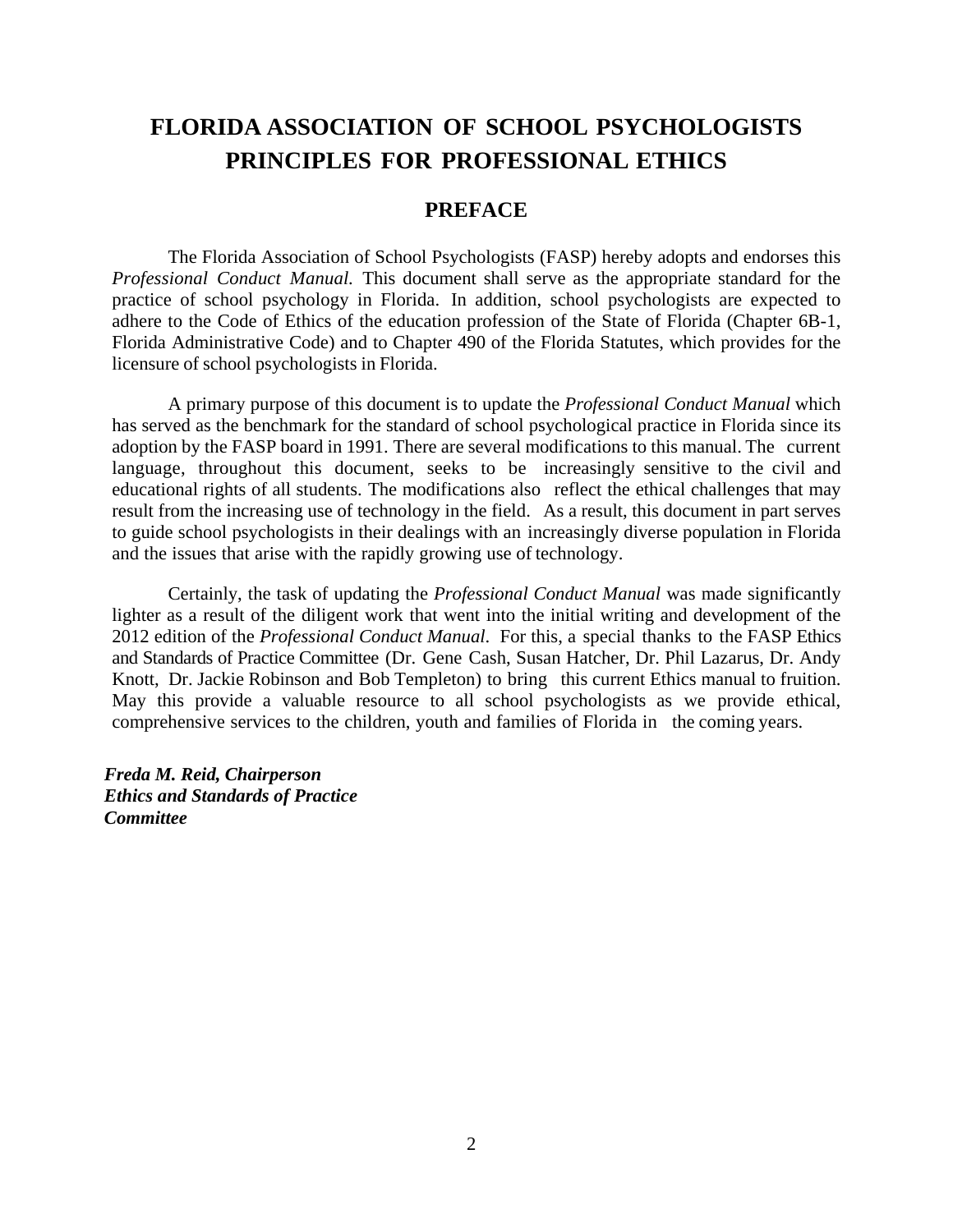#### **INTRODUCTION**

Standards for professional conduct, usually referred to as ethics, recognize the obligation of professional persons to provide services and to conduct themselves so as to place the highest esteem on human rights and individual dignity. A code of ethics is an additional professional technique which seeks to ensure that each person served will receive the highest quality of service. Even though ethical behavior involves interactions between the professional, the person served, and employing institutions, responsibility for ethical conduct must rest with the professional.

School psychology is a specialty area within the larger group of professional psychologists. Within this specialty area, circumstances may develop for school psychologists which are not clearly dealt with in other ethical guidelines. This possibility is heightened by intense concern for such issues as due process, protection of individual rights, record keeping, accountability and equal access to educational opportunity.

The most basic ethical principle is the responsibility to perform only those services for which the professional has acquired a recognized level of competency. Accommodations must be made for the uncertainties associated with the delivery of psychological services in situations in which rights of students, parents, schools, and society may conflict.

The intent of these guidelines is to provide clarification which will facilitate the delivery of high quality school psychological services in schools or communities. Thus these guidelines acknowledge the fluid and expanding functions of the school and community. In addition to these ethical standards, there is the ever present necessity to be familiar with legal mandates. The school psychologist is responsible for complying with legal requirements.

The ethical standards in this guide are organized into several sections representing the multifaceted concerns with which school psychologists must deal. The grouping arrangement is a matter of convenience and principles discussed in one section may also apply to other areas and situations. Attempts have been made to address specifically the many ethical issues and concerns which are unique to the school psychologists in the state of Florida. As Florida is varied and complex sociologically, ethnically, and geographically, all issues relative to the practice of sound, professional ethical practices may not be addressed by this publication. The purpose of the Ethics and Standards of Practice Committee of the Florida Association of School Psychologists is to serve the profession of school psychology, its members, and the consumers of school psychological services in ensuring the ethical practice of school psychology.

## **I. PROFESSIONAL COMPETENCY**

#### A) **General**

1. The school psychologist's role mandates a mastery of skills in both education and psychology. In the interest of children and adults served in both public and private sectors, school psychologists strive to maintain high standards of competence. School psychologists recognize the strengths, as well as the limitations, of their training and experience, and only provide services in their areas of competence. They must be professional in the on-going pursuit of knowledge, training and research based expertise with the welfare of children, families and other individuals in mind.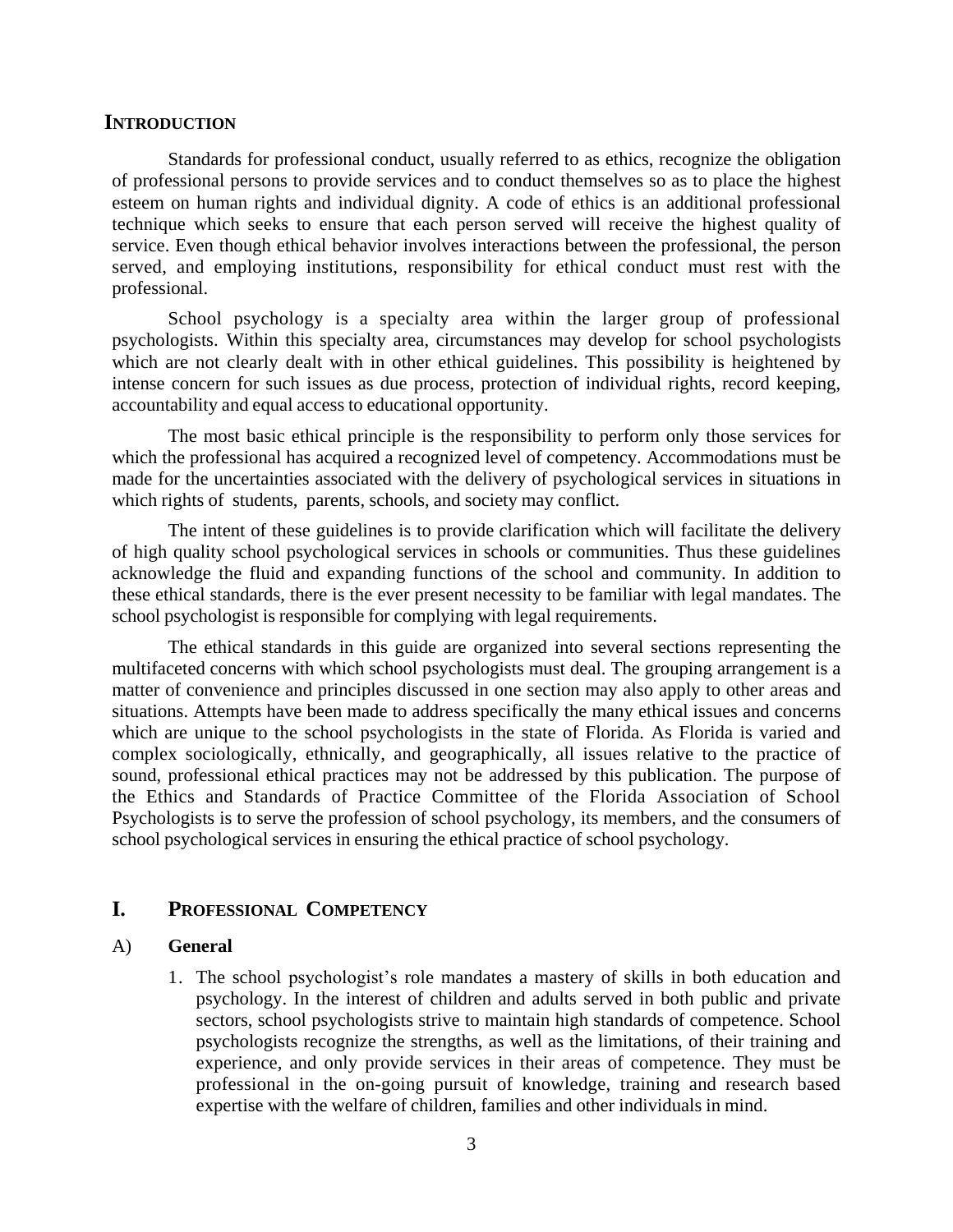- 2. School psychologists offer only those services which are within their individual area of training and experience. Competence levels, education, training and experience are accurately represented to schools and clients in a professional manner. In no case, however, may a school psychologist deliver services beyond the limits of his or her competency and expertise, except under direct supervision of an individual with the requisite competency and expertise, as part of his or her training. In such training situations, the client, parent(s), or guardian(s) should be informed of the trainee status of the person providing the service. School psychologists do not use affiliations with other professional persons or with institutions to imply a level of professional competence exceeding that which has actually been achieved.
- 3. School psychologists are aware of their limitations and enlist the assistance of other specialists in supervisory, consultative or referral roles as appropriate in providing services competently.
- 4. School psychologists recognize the need for continuing professional development and pursue opportunities to learn new procedures, become current with new research and technology, and advance with changes that benefit children and families. Though a minimal level of continuing education is currently required to maintain state certification for school practice and licensure for private practice, additional enhancement of professional skills is a matter of ethical responsibility. Professional development also includes maintaining an up-to-date knowledge of community resources so that clients may be linked to services most appropriate to their specific needs.
- 5. School psychologists refrain from involvement in any activity in which their personal problems or conflicts may interfere with professional effectiveness. Competent professional assistance is sought to alleviate such problems and conflicts in professional relationships.
- 6. School psychologists know and adhere to the *Principles for Professional Ethics* and apply them to situations within their employment and/or practice setting. Ignorance or misapplication of an ethical principle is not a reasonable defense against a charge of unethical behavior.

# **II. PROFESSIONAL RELATIONSHIPS AND RESPONSIBILITIES**

#### A) **General**

1. School psychologists take responsibility for their actions in a multitude of areas of service, and in so doing maintain the highest standards of their profession. They are committed to the application of professional expertise for promoting improvement in the quality of life available to the student, family, school, and community. This objective is pursued in ways that protect the dignity and rights of those served. School psychologists accept responsibility for the consequences of their acts and ensure that professional skills, position and influence are applied only for purposes which are consistent with these values.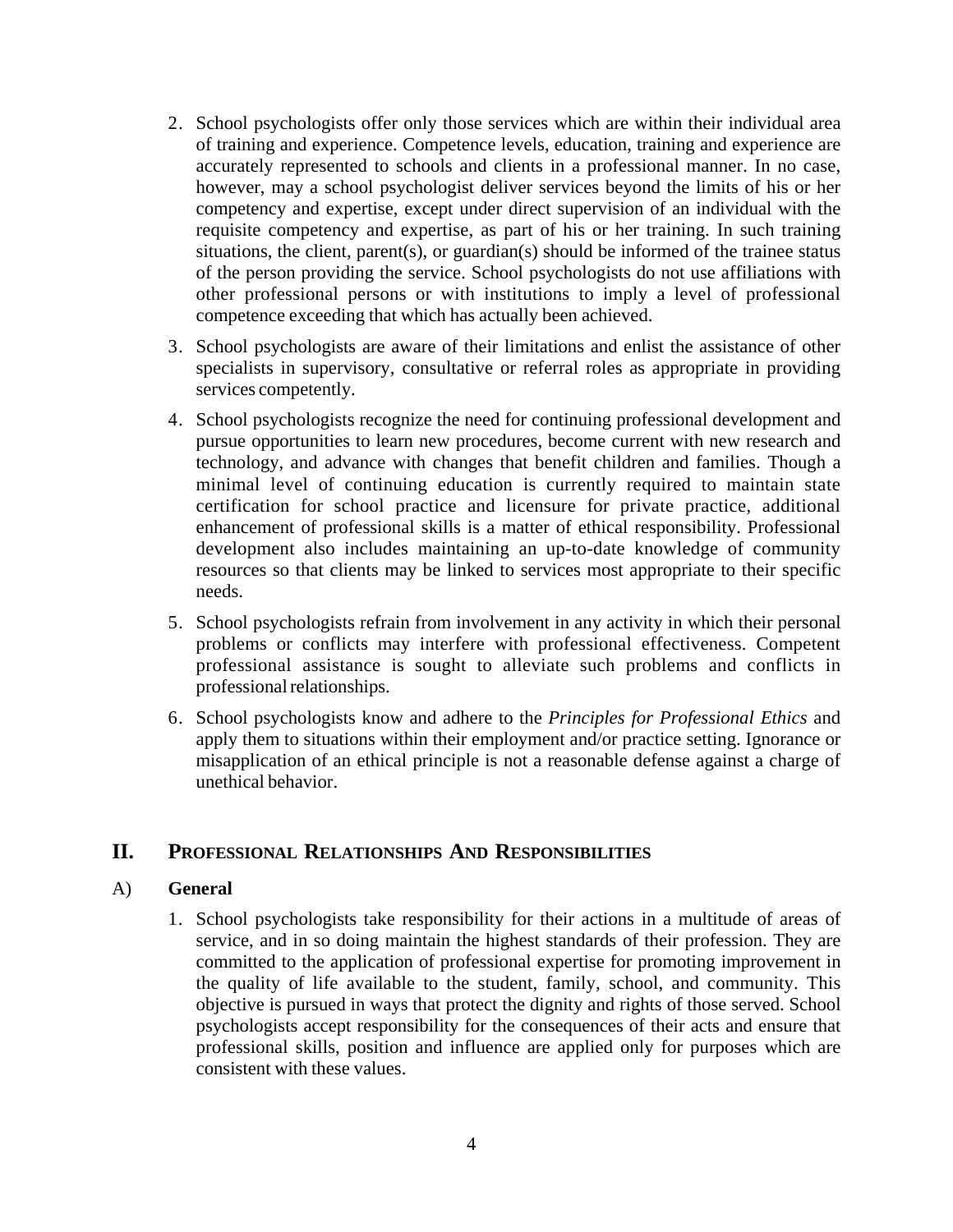- 2. School psychologists respect each person with whom they are working and deal justly and impartially with each regardless of his or her physical, mental, emotional, political, economic, social, cultural, gender, sexual orientation, racial, linguistic, or religious characteristics.
- 3. School psychologists apply influence, position and professional skills in ways that protect the dignity and rights of those served. They promote the improvement of the quality of education and/ or life in general when determining assessment, counseling and intervention.
- 4. School psychologists define the direction and the nature of personal loyalties, objectives, and competencies, and advise and inform all persons concerned of these commitments.
- 5. School psychologists working in both public schools and private settings maintain professionalism in their relationships with students, parents, the school and community. They inform students/clients of any problematic or limiting aspects of the potential professional relationship prior to beginning psychological services of any type. School psychologists recognize the need for parental involvement in the provision of school psychological services to minors and the significant influence parents have on the student's growth.
- 6. In situations where there are divided or conflicting interests (such as between parents, school, student, trainer, etc.) school psychologists are responsible for attempting to work out a plan of action which encourages mutual benefit and protection of rights for all involved.
- 7. School psychologists do not exploit their professional relationships with students, employees, clients or research participants sexually or otherwise. School psychologists do not harass or demean others based on personal characteristics. School psychologists neither engage in, nor condone, deliberate comments, gestures or physical contacts of a sexual nature in their professional functioning.
- 8. The school psychologist recognizes the special needs of Limited English Proficient clients and takes language, cultural, educational and environmental factors into consideration when working with this population. It is the school psychologist's responsibility to be aware of the limitations involved in using standardized tests with Limited English Proficient students and to ensure that all psychoeducational assessment proceeds in as non-biased a manner as possible. This includes communicating and data collecting in the primary language of the client, parent or guardian whenever possible; using multidimensional assessment; utilizing observational data from different sources; and reporting results with precautionary statements when appropriate. The school psychologist recognizes that special skills are needed to work effectively with Limited English Proficient clients. The responsibility of the professional person is to perform only those services for which that individual has acquired competency. Therefore, Limited English Proficient clients should be referred to appropriately trained professionals whenever the requisite competencies needed to help such individuals are beyond the school psychologist's expertise.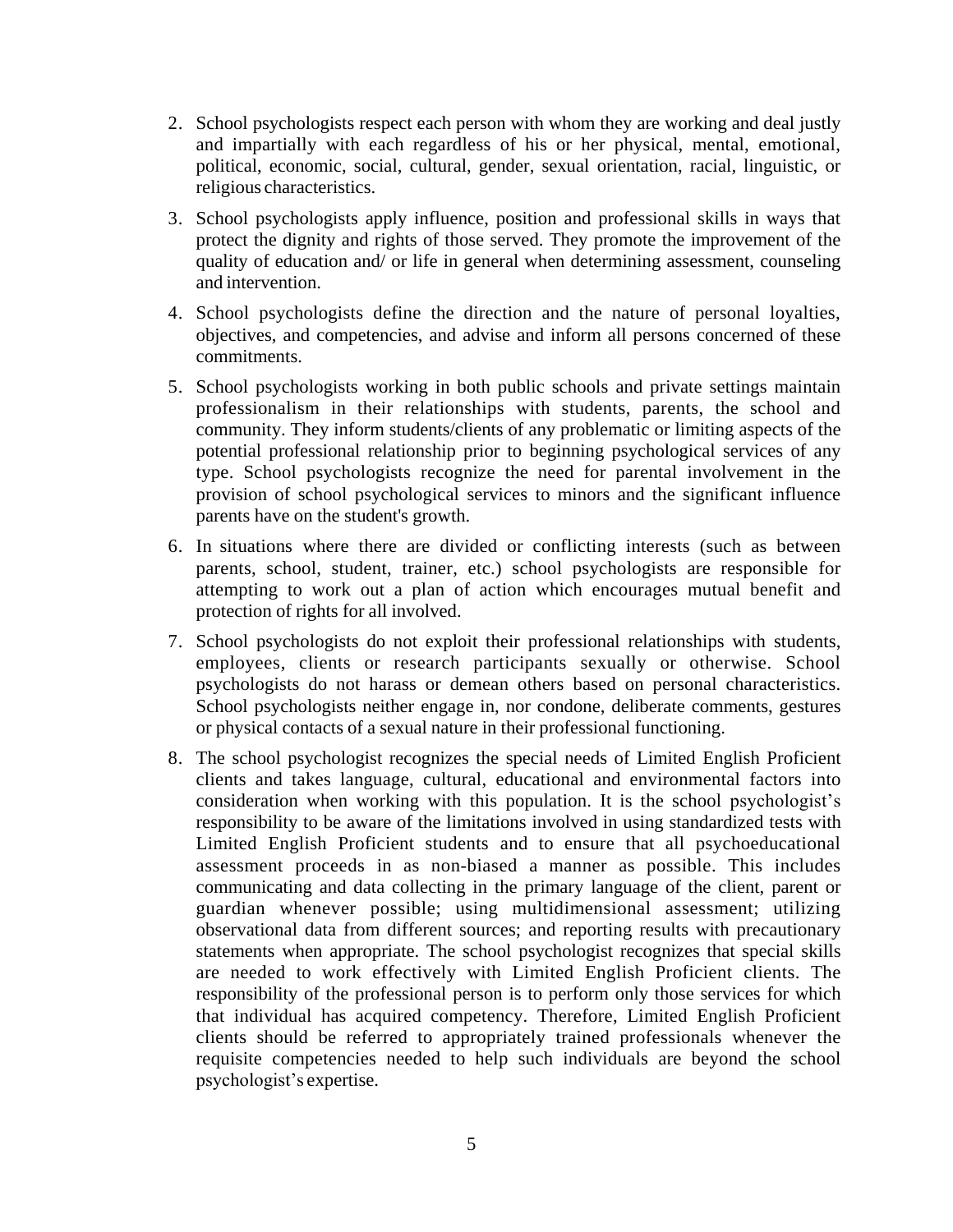- 9. School psychologists respect the confidentiality of information obtained during their professional work. Information is revealed only with the informed consent of the client, or the minor student's parent or legal guardian, except in those situations in which failure to release information would result in clear danger to the client, the minor student or others, or in situations in which the release of information is required by law.
- 10. School psychologists discuss confidential information only for professional purposes and only with persons who have a legitimate need to know.
- 11.Confidential materials which are legally obsolete will be shredded or otherwise destroyed before placement in trash receptacles or recycling bins.
- 12. School psychologists inform their clients or parents/guardians of minors of the limits of confidentiality.

#### B) **Students/Clients**

- 1. School psychologists are guided by an awareness of the intimate nature of examination of personal aspects of an individual. School psychologists use an approach which reflects a humanistic concern for dignity and personal integrity.
- 2. School psychologists inform the student/client about important aspects of their relationship in a manner that is understood by the student/client. The explanation includes the uses to be made of information, persons who will receive specific information, and possible implications of results.
- 3. School psychologists recognize the obligation to the student/client and respect the student's/client's right of choice to enter, or to participate, in services voluntarily.
- 4. School psychologists inform the student/client of the outcomes of assessment, counseling or other services. Contemplated changes in program, plans for further services and other pertinent information are discussed with the student/client as a result of services. An account of alternatives available to the student/client is included in the discussion.
- 5. The student/client is informed by the school psychologist of those who will receive information about the services provided and the possible outcomes. The sharing of information is formulated to fit the age and maturity level of the student/client and the nature of the information.

#### C) **Parents (or Legal Guardians)**

- 1. School psychologists confer with parents of minor students regarding assessment, counseling and intervention plans in language understandable to the parents. They strive to establish a set of alternatives and suggestions that take into account the values and skills of each parent.
- 2. School psychologists recognize the importance of parental support and seek to obtain this by assuring that there is direct parent contact prior to seeing minor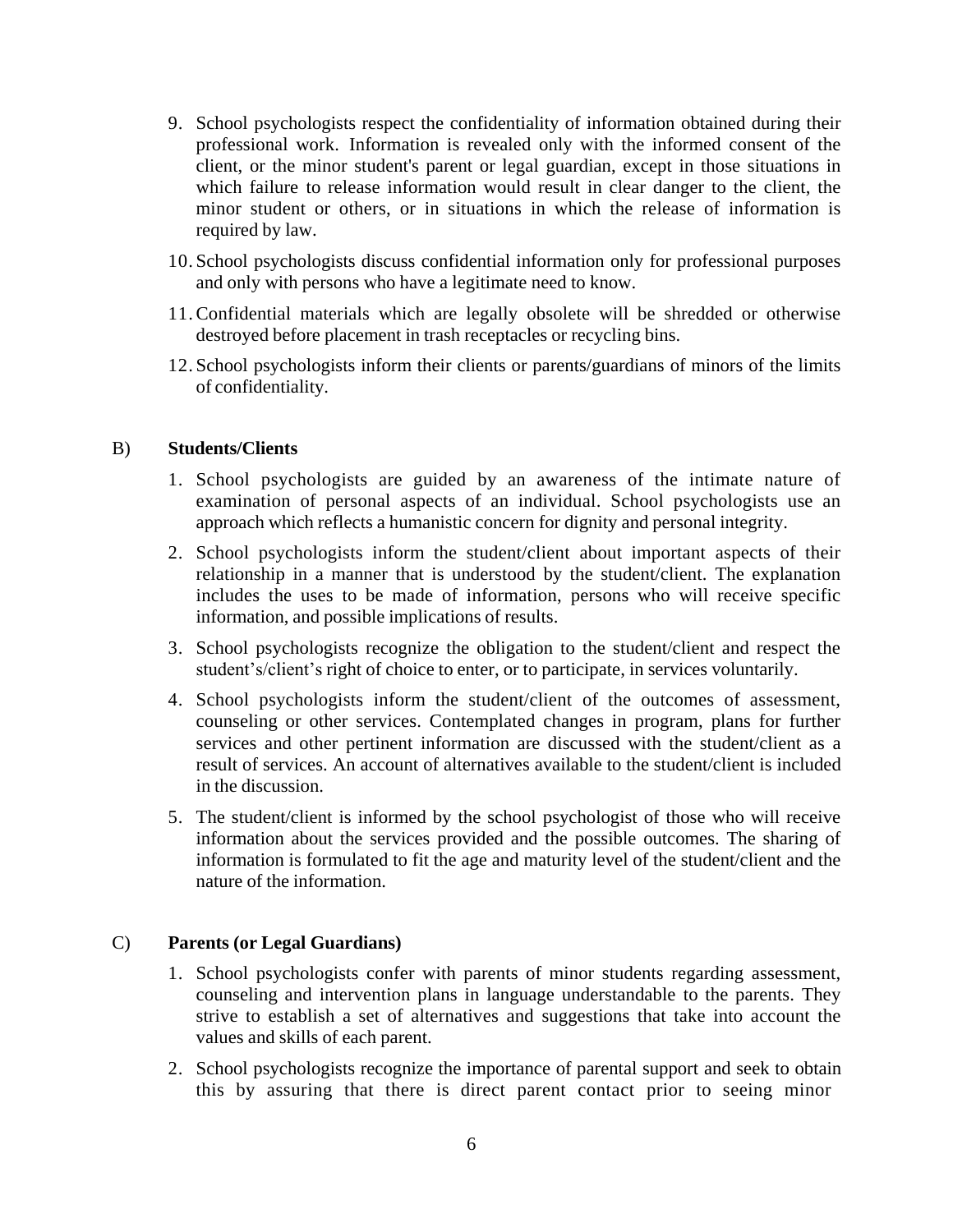students/clients. They secure continuing parental involvement by a frank and prompt reporting to the parent of findings and progress.

- 3. School psychologists respect the wishes of parents who object to school psychological services and attempt to guide parents to alternative community resources to enable the student/client to get needed help.
- 4. School psychologists discuss recommendations and plans for assisting the student/client with the parent. The discussion includes alternatives associated with each set of plans and respects the ethnic/cultural values of the family. The parents are advised as to sources of help available at school and in the community.
- 5. School psychologists inform parents of the nature of records made of parent conferences and evaluations of the minor student/client. Rights of confidentiality and content of reports are shared.

### D) **School Districts**

- 1. School psychologists employed by school districts are knowledgeable of the organization, philosophy, goals, objectives and methodology of the district in which they are employed.
- 2. School psychologists recognize that a working understanding of the goals, processes and legal requirements of the educational system is essential for an effective relationship with the school district.
- 3. Familiarization with organization, instructional materials and teaching strategies of the school district are requisites to enabling school psychologists to contribute to the common objective of fostering maximum self development opportunities for each student/client.
- 4. School psychologists accept the responsibility of being members of the staff of the schools to which they are assigned. They recognize the need to establish and maintain an integral role within the school system. School psychologists establish clear roles for themselves within the school system and the community.

## E) **Community**

- 1. Although enjoying professional identity as a school psychologist, school psychologists are also citizens, thereby accepting the same responsibilities and duties expected of all members of society. School psychologists are free to pursue individual interests, except to the degree that these may compromise fulfillment of their professional responsibilities and have negative impact on the profession. Awareness of such impact guides public behavior.
- 2. As citizens, school psychologists may exercise their constitutional rights as the basis for procedures and practices designed to bring social change. Such activities are conducted as involved citizens and not as representatives of the profession of school psychology or of an employer.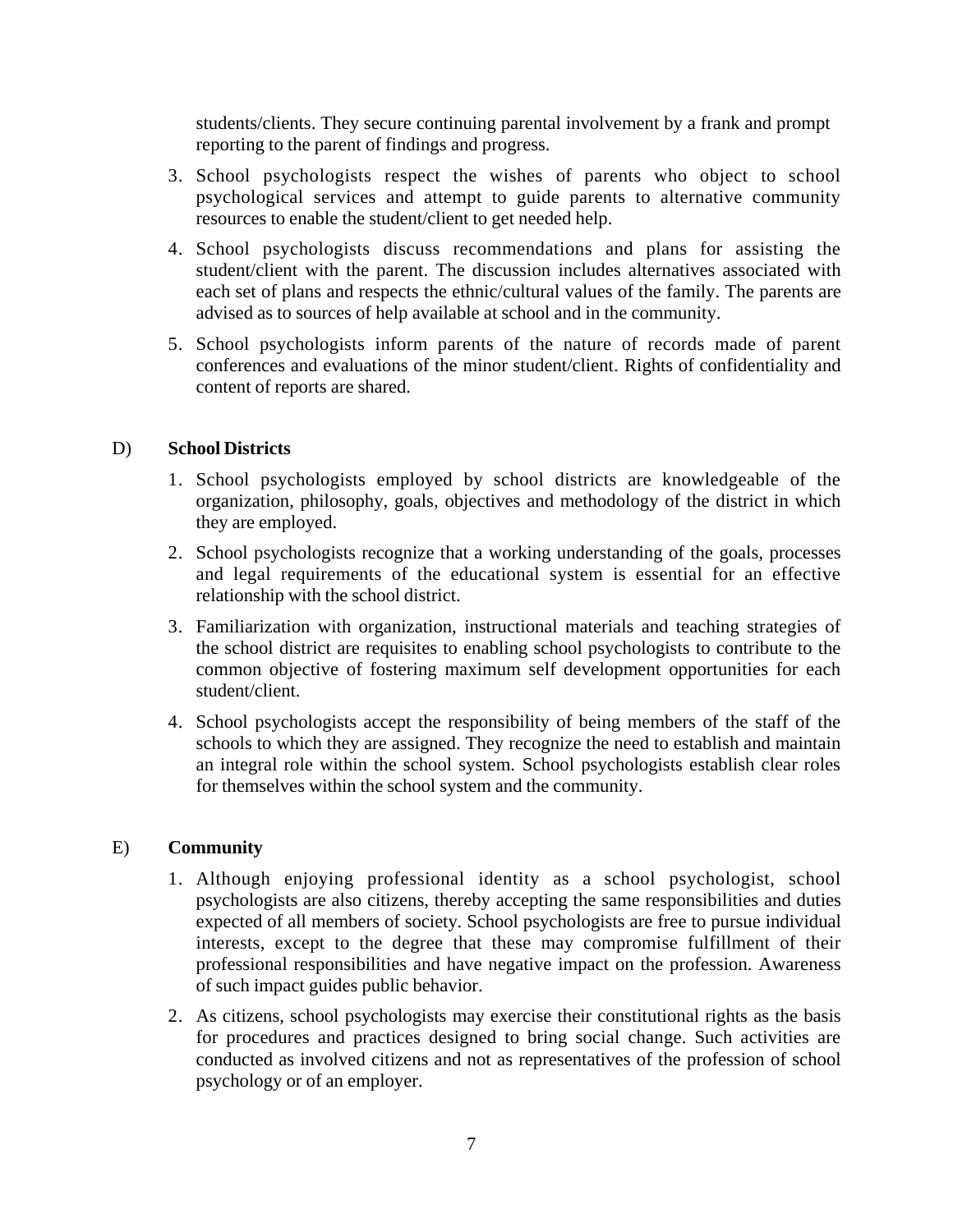- 3. As employees or employers, in public or private domains, school psychologists do not engage in or condone practices that discriminate against anyone based on race, handicap, age, gender, sexual preference, religion, national origin, economic status, or native language.
- 4. School psychologists avoid any action that could violate or diminish civil and legal rights of student/clients.
- 5. School psychologists in public and private practice have the responsibility of adhering to federal, state and local laws and ordinances governing their practice. If such laws are in conflict with existing ethical guidelines, school psychologists proceed toward resolution of such conflict through positive, respected, and legal channels.

## F) **Related Professions**

- 1. School psychologists respect and understand the areas of competence of other professions. They work in full cooperation with other professional disciplines in a relationship based on mutual respect and recognition of the multidisciplinary services needed to meet the needs of the students/clients. They recognize the role and obligation of the institution or agency with which other professionals are associated.
- 2. School psychologists recognize the areas of competence of related professions and other professionals in the field of school psychology. They encourage and support the use of all the resources that best serve the interests of their students/clients. Professional services, as well as technical and administrative resources, are sought in the effort of providing the best possible professional service.
- 3. School psychologists working within the school system explain their professional competencies to other professionals, including role descriptions, assignment of services, and the working relationships among varied professionals within the system.
- 4. School psychologists cooperate with other professionals and agencies with the rights and needs of their student/client in mind. If a student/client is receiving similar services from another professional, school psychologists work to ensure coordination of services. Private practice school psychologists do not offer their own services to those already receiving similar services. As school psychologists working within the school system, a need to serve a student already receiving similar services may arise as dictated by the requirements of the student's special program. In this case, consultation with other professionals serving the student takes place to assure coordination of services for the welfare of the student.
- 5. When school psychologists suspect the existence of detrimental or unethical practices, the appropriate professional organization is contacted for assistance in determining the procedures established by that profession for examining the practices in question.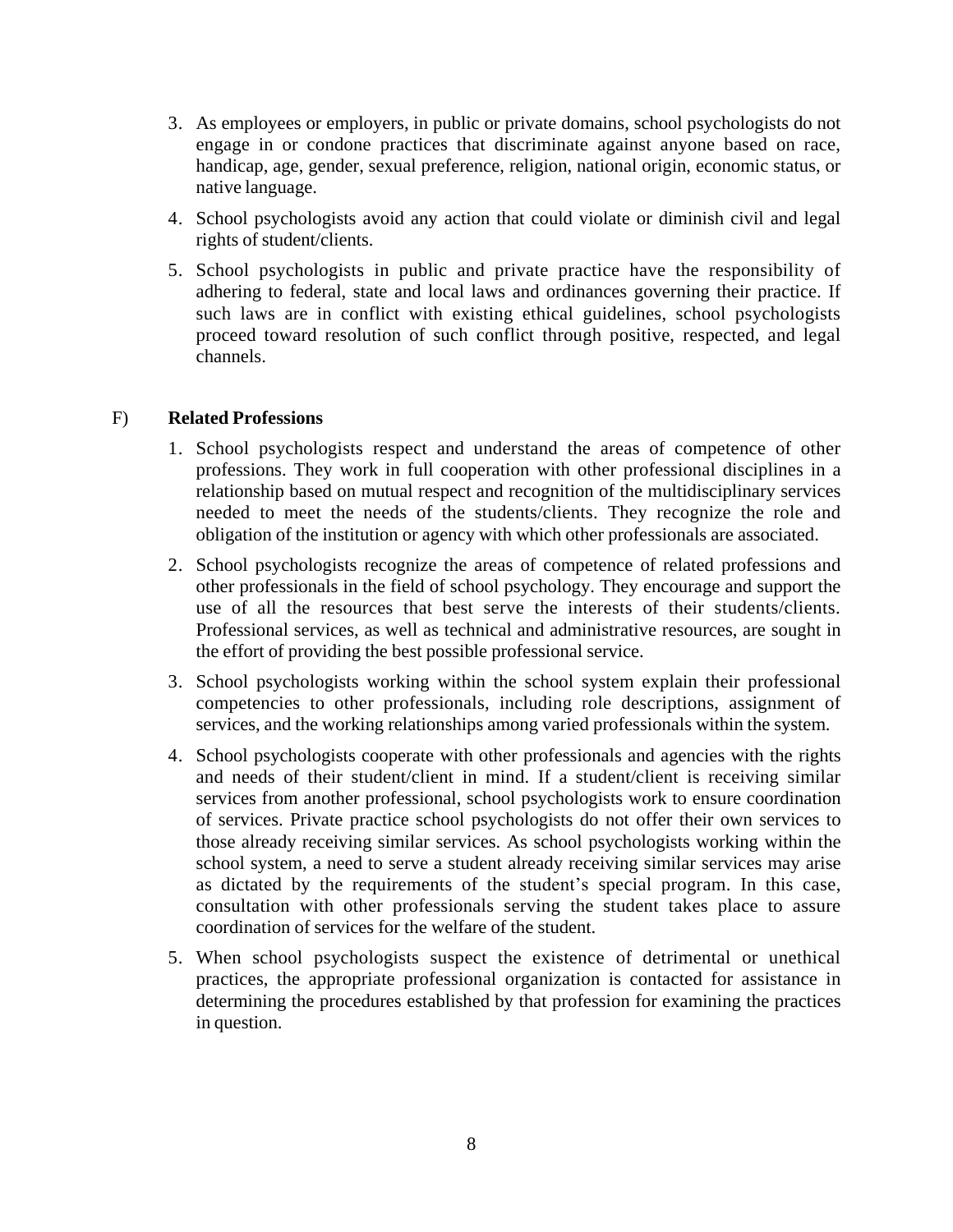### G) **Other School Psychologists**

- 1. School psychologists who employ, supervise and train other professionals accept the obligation of providing appropriate experiences to further their professional development. Appropriate working conditions, fair and timely evaluations, and constructive consultation are provided.
- 2. School psychologists acting as supervisors of interns review and evaluate assessment results, conferences, counseling and intervention strategies, and relevant documents produced by the intern. They assure the profession that training in the field is supervised adequately.
- 3. When school psychologists are supervised in professional matters, this must only be done by a person qualified to assume this role as defined in the National Association of School Psychologists *Standards for the Provision of School Psychological Services* and Florida Statutes. Supervision must be related directly to test administration and interpretation, therapeutic interventions, and all activities psychological in nature. This will include but not be limited to behavioral programs, diagnostic prescriptions, counseling, and psychoeducational evaluations. The supervising school psychologist shall ensure that staff psychologists adhere to the ethical and legal guidelines and regulations of the profession. Supervising school psychologists are also responsible for monitoring the quality of performance of each school psychologist included in their area of responsibility.
- 4. When school psychologists are aware of a possible ethical violation by another school psychologist, they attempt to resolve the issue on an informal level. If such informal efforts are not productive, steps for filing an ethical complaint as outlined by the appropriate professional association are followed.

# **III. PROFESSIONAL PRACTICES – PUBLIC SETTINGS**

## A) **Advocacy**

1. School psychologists consider the students/clients to be their primary responsibility and act as advocates of their rights and welfare. Course of action takes into account the rights of the student, rights of the parent, and the responsibilities of the school personnel. School psychologists outline and interpret services to be provided. Their concern for protecting the interests and rights of students/clients is communicated to the school administration and staff as the top priority in the determination of services.

#### B) **Assessment and Intervention**

1. School psychologists strive to maintain the highest standard of service by an objective collecting of appropriate data and information necessary to work effectively with students. In conducting a psychoeducational evaluation or providing counseling/consultation services, due consideration is given to individual dignity and individual differences. School psychologists recognize differences in age, sex,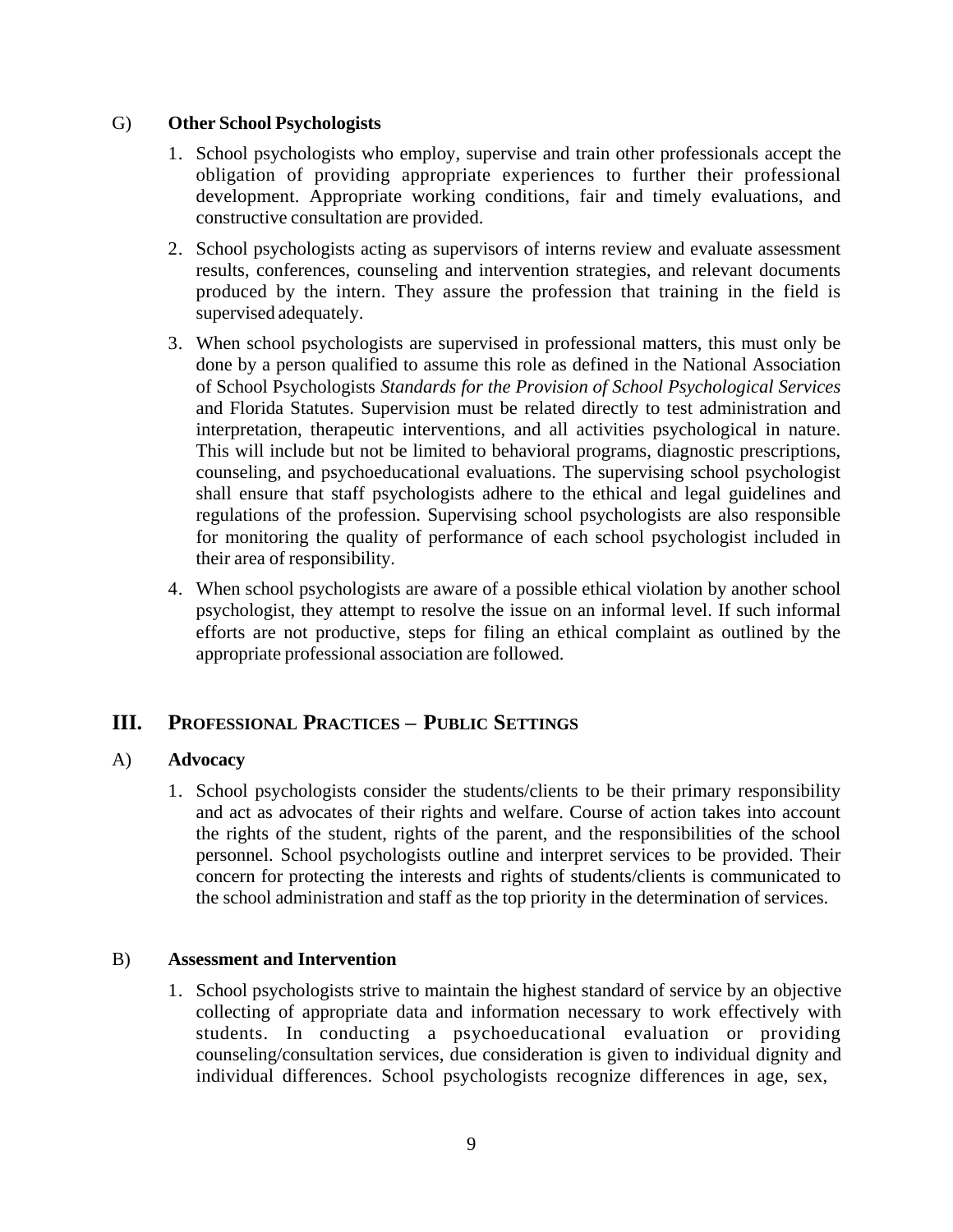linguistic, cultural, socioeconomic, and ethnic backgrounds, and strive to select and use appropriate procedures, techniques, and strategies relevant to such differences.

- 2. School psychologists insist on collecting relevant data for an evaluation that includes the use of valid and reliable instruments and techniques that are applicable and appropriate for the student.
- 3. School psychologists combine observations, background information, multidisciplinary results and other pertinent data to present the most comprehensive and valid picture possible of the student. School psychologists utilize assessment, counseling procedures, consultation techniques and other intervention methods that are consistent with responsible practice, recent research and professional judgement.
- 4. School psychologists do not promote the use of psychoeducational assessment techniques by inappropriately trained or otherwise unqualified persons through teaching, sponsorship, supervision, or in any other manner.
- 5. School psychologists develop interventions which are appropriate to the presenting problems of the referred student/client, and which are consistent with the data collected during the assessment of the referral situation.
- 6. The student/client is referred to another professional for services when a need for services is identified which is outside the competencies or scope of the school psychologist's functioning.
- 7. When transferring the evaluation/intervention responsibility for a student/client to another professional, school psychologists ensure that all relevant and appropriate individuals, including the student/client when appropriate, are notified of the change and reasons for the change.

#### C) **Use of Materials and Computers**

- 1. School psychologists are responsible for maintaining security of psychological tests which might be rendered useless by revealing the underlying principles or specific content. Every attempt is made by school psychologists to protect test security and copyright restrictions.
- 2. Copyright laws are adhered to regarding reproduction of tests or any parts thereof. Permission is obtained from authors of noncopyrighted published instruments.
- 3. School psychologists who utilize student/client information in lectures or publications either obtain prior consent in writing or remove all identifying data.
- 4. When publishing or producing materials for consultations, intervention, teaching, or public lectures, school psychologists acknowledge the sources of their ideas and materials. Credit is given to those who have contributed to the product and recognition is given in proportion to the contribution. Plagiarism of ideas or products is a violation of professional ethics.
- 5. School psychologists do not promote or encourage inappropriate use of computergenerated test analysis or reports. School psychologists do not offer an unedited computer report as one's own writing. In addition, school psychologists do not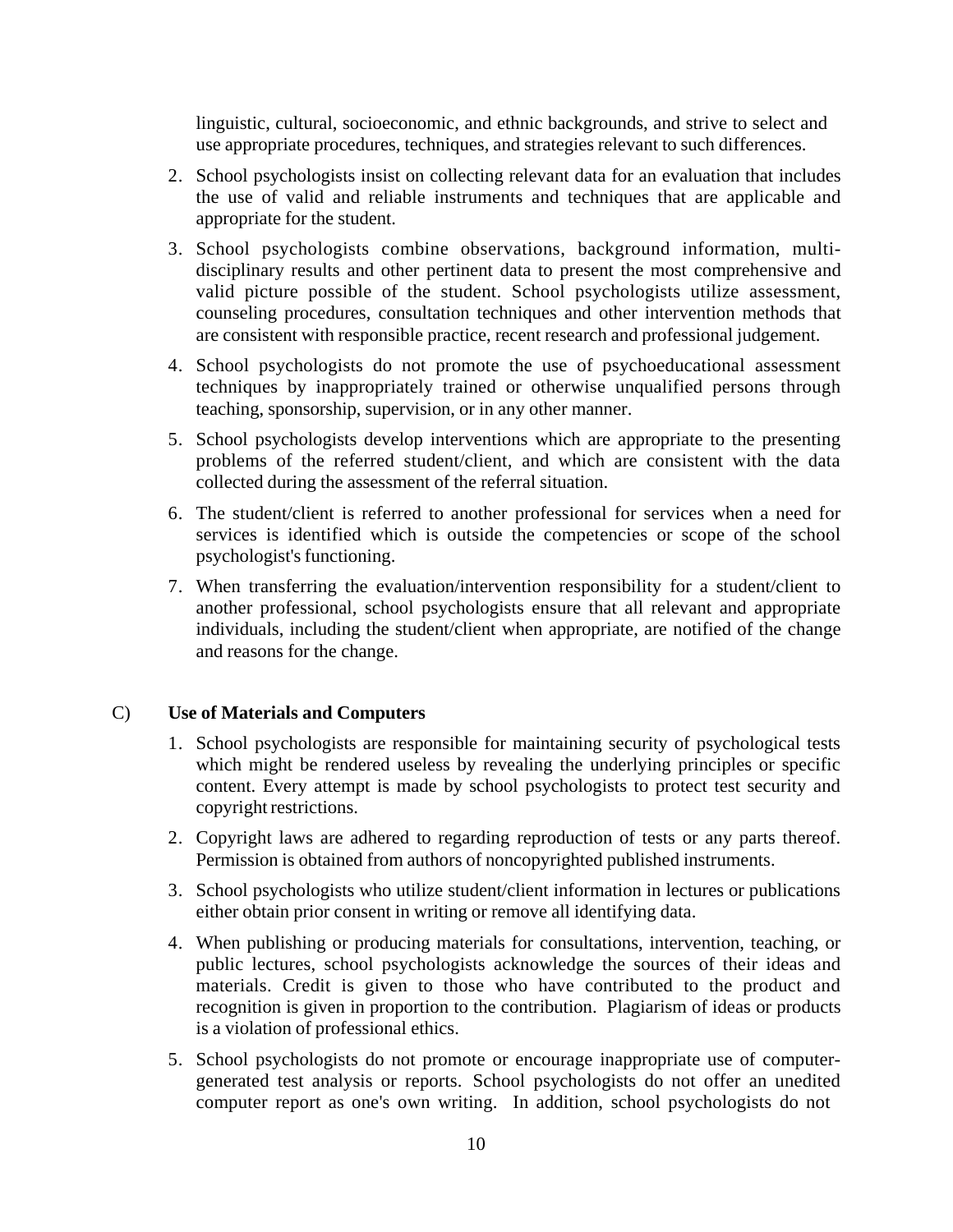attempt to interpret a computer scoring system for tests in which they have no training. School psychologists will comprehend the theoretical underpinnings of computer generated interpretations.

- 6. School psychologists maintain full responsibility for computerized or any other technological services used by them for diagnostic, consultative or information management purposes. Such services, if used, should be regarded as tools to be used judiciously without abdication of any responsibility of the psychologist to the tool or to the people who make its operation possible.
- 7. In the utilization of technological data management services, school psychologists apply the same ethical standards for use, interpretation and maintenance of data as for any other information. They are assured that the computer programs are accurate in all areas of information produced prior to using results.
- 8. Technological devices should only be used to improve the quality and timeliness of student/client services.
- 9. To ensure confidentiality, student/client records are only transmitted electronically when privacy is guaranteed. Furthermore, the security of electronically archived records, data, and reports is ensured.

### D) **School-Based Research and Evaluation**

- 1 . School psychologists continually assess the impact of any treatment/intervention/counseling plan which they provide or are responsible for evaluating and terminate or modify the plan when the data indicate that the plan is not achieving the desired goals.
- 2. In performing research, school psychologists accept responsibility for selection of topics, research methodology, subject selection, data gathering, analysis and reporting. In publishing reports of their research, they provide discussion of limitations of their data and acknowledge existence of disconfirming data, as well as alternative hypotheses and explanations of their findings.
- 3. When presenting research or information, school psychologists take particular care when providing information through various channels of the media (e.g. television, radio, newspaper, public lectures) to ensure that the information or research is based on the expertise and competence of the school psychologist. Information should be consistent with these ethical principals and should not mistakenly or inappropriately represent the Association or the field of school psychology.

## E) **Reporting Data and Conferencing Results**

1. School psychologists ascertain that student/client information reaches responsible and authorized persons and is adequately interpreted for their use in helping the student/client. This involves establishing procedures which safeguard the personal and confidential interests of those concerned.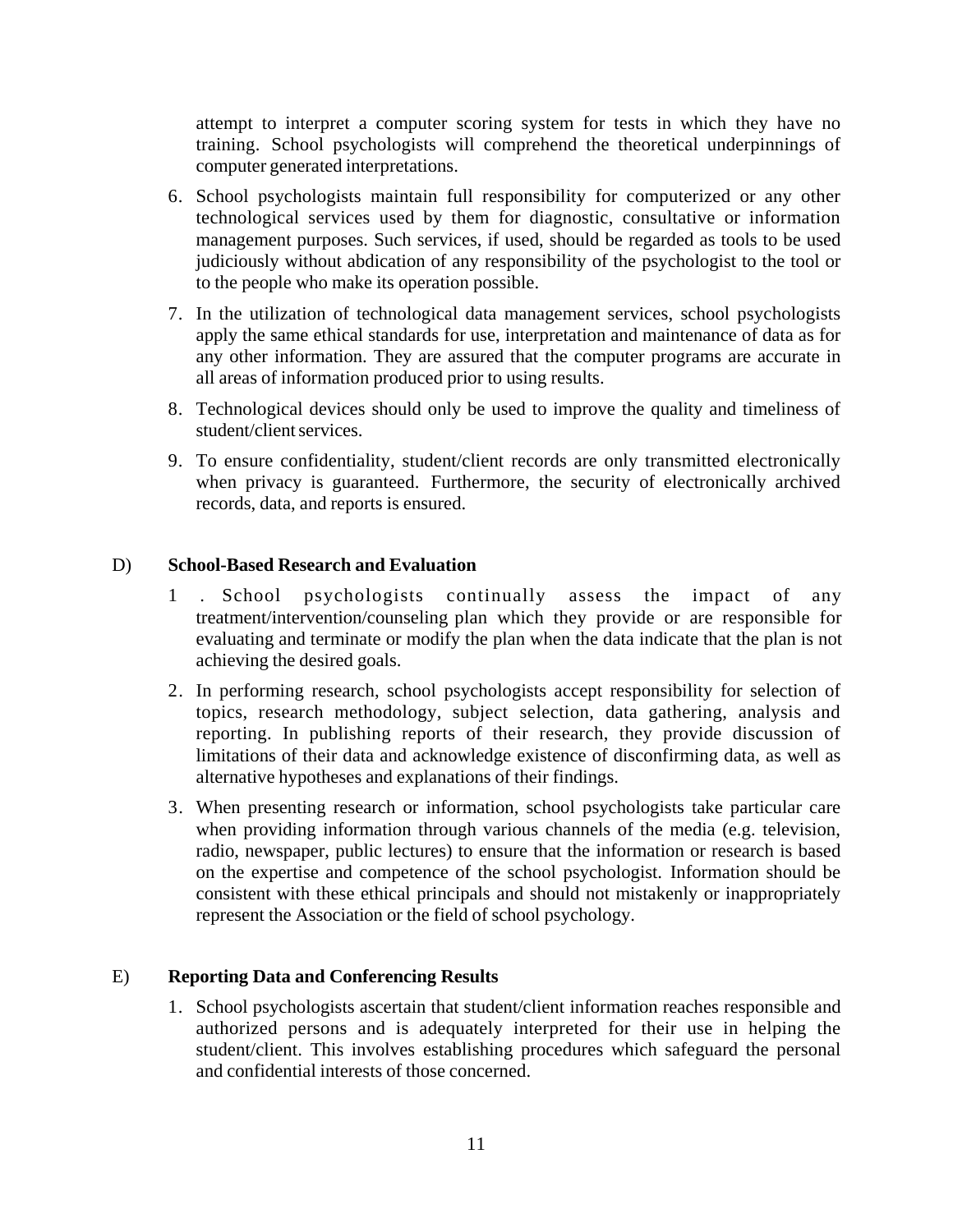- 2. School psychologists communicate findings and recommendations in language readily understood by the school staff, parents, and other relevant individuals. These communications describe both favorable and unfavorable consequences associated with the alternative proposals.
- 3. When reporting data which are to be representative of a student/client, school psychologists take the responsibility for preparing information that is written in terms that are understandable to all involved. Information is provided in such form and style as to assure that the recipient of the report will be able to give maximum assistance to the individual. The emphasis is on the interpretations and recommendations rather than the simple passing along of test scores and includes an appraisal of the degree of reliance and confidence which can be replaced on the information.
- 4. School psychologists ensure and document the accuracy of their reports, letters and other written documents through reviewing and signing such.
- 5. School psychologists comply with all laws, regulations and policies pertaining to the adequate storage and disposal of records to maintain appropriate confidentiality of information.

## **IV. PROFESSIONAL PRACTICES – PRIVATE SETTINGS**

#### A) **Relationship with School Districts**

- 1. Many school psychologists (dual practitioners) work in both the public and private sectors, and in so doing, create a possible conflict of interest if they do not adhere to standards of professional ethics. School psychologists operating in both sectors recognize the importance of separation of roles and the necessity of adherence to all ethical standards.
- 2. School psychologists who offer school psychological services in the private sector must: hold a valid license as a school psychologist as defined by Chapter 490 of the Florida Statutes; operate within the ethical codes and standards of practice adopted by the National Association of School Psychologists and the Florida Association of School Psychologists; be knowledgeable of and conform to state and local licensure and state and local occupational laws; and conduct the practice of school psychology in a professional manner, holding above all other concerns the welfare of the client(s) and the general public.
- 3. Dual practicing school psychologists may not accept a fee, or any other form of remuneration apart from compensation by the school district, for professional work with clients who are entitled to such service through the schools to which the school psychologist is currently assigned.

School psychologists in private practice have an obligation to inform parents of free and/or mandated services available from the public school system before providing services for pay.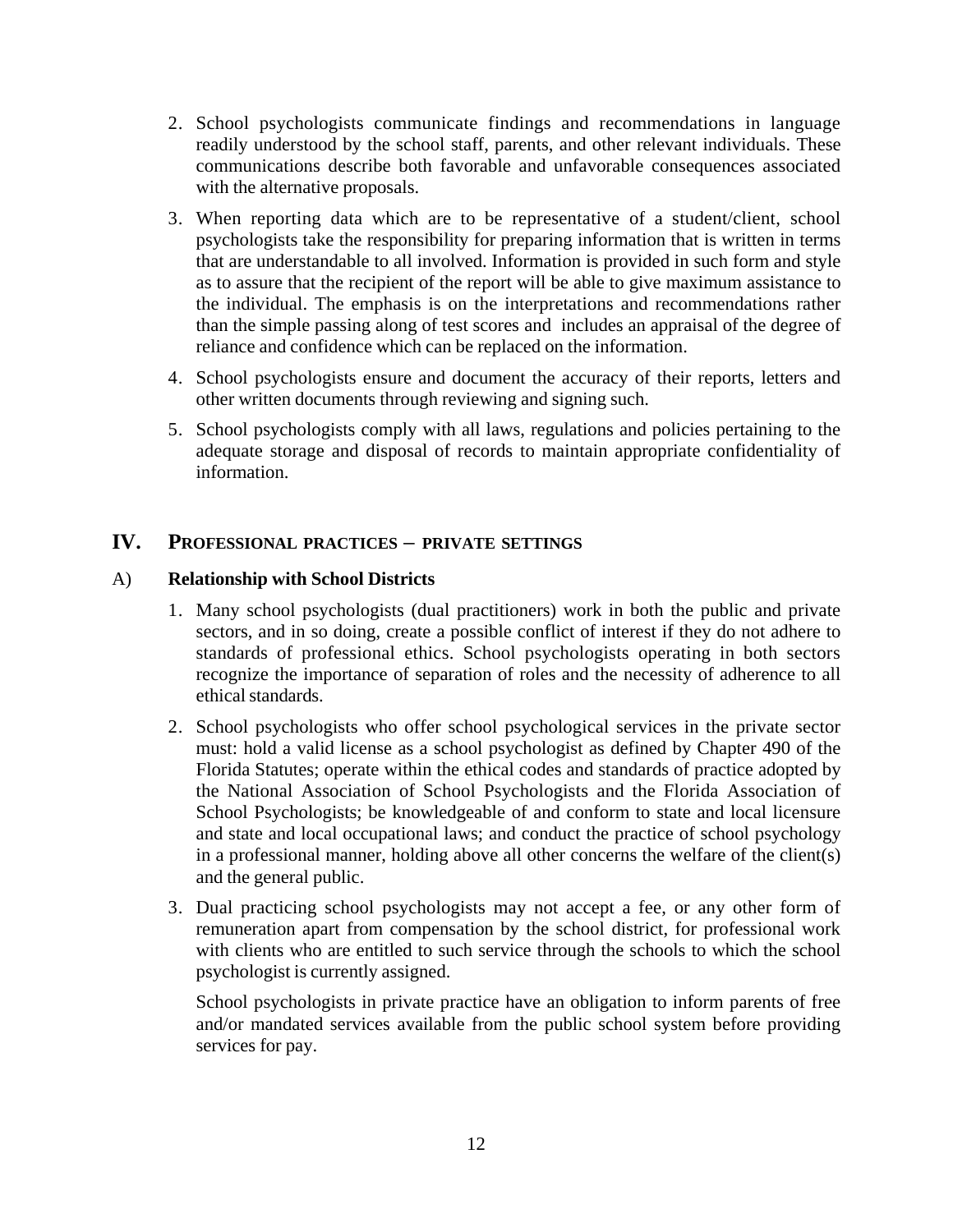- 4. School psychologists engaged in employment in a public as well as private practice setting maintain such practice outside the hours of contracted employment in their school district.
- 5. School psychologists engaged in private practice do not utilize tests, materials or services belonging to the school district without prior authorization.
- 6. School psychologists carefully evaluate the appropriateness of the use of public school facilities for part-time private practice. Such use can be confusing to the client and may be criticized as improper. Before the facility is utilized, school psychologists enter into a rental agreement with the school district and clearly define the parameters of the use to the district and the client.
- 7. Dual-practicing school psychologists shall not use their position within a school system or agency to offer private services or to promote a private practice.
- 8. Conflict of interest occurs when the dual-practicing school psychologist, because of practicing both within the public and private sectors, finds that the best interests of his or her client(s) or of the system (e.g., school) may be compromised.

When the dual-practicing school psychologist becomes aware of an adversarial relationship between a private client and his or her employer, that school psychologist must take action to terminate this conflict of interest. In undertaking such action, the practitioner must take care not to jeopardize the best interests of the client or the system in which he or she is employed.

- 9. The dual-practicing school psychologist shall not provide services of the kind offered by his or her employing agency or system to anyone eligible for those services, unless the parent, guardian or adult client, upon being informed in writing of their eligibility for such free services through the agency or system, nonetheless elects to obtain and pay for the services privately.
- 10. The fact that routinely offered public school psychological services may not be readily available within a reasonable period of time does not justify the violation of any principle set forth herein. When backlogs and delays exists within the school system, the Association believes that the public welfare is best protected when the school psychologist works through local public authorities and/or the Association toward securing adequate and timely services.
- 11. The school psychologist is ethically responsible for all private services he or she performs or supervises regardless of the name under which professional services are offered to the public. When psychological reports are submitted to the public school system, the signature of the practitioner who evaluated the client shall appear on the evaluation.

#### B) **Service Delivery**

1. School psychologists clarify financial arrangements in advance of services to ensure to the best of their ability that they are clearly understood by the client. They neither give nor receive any remuneration for referring clients for professional services.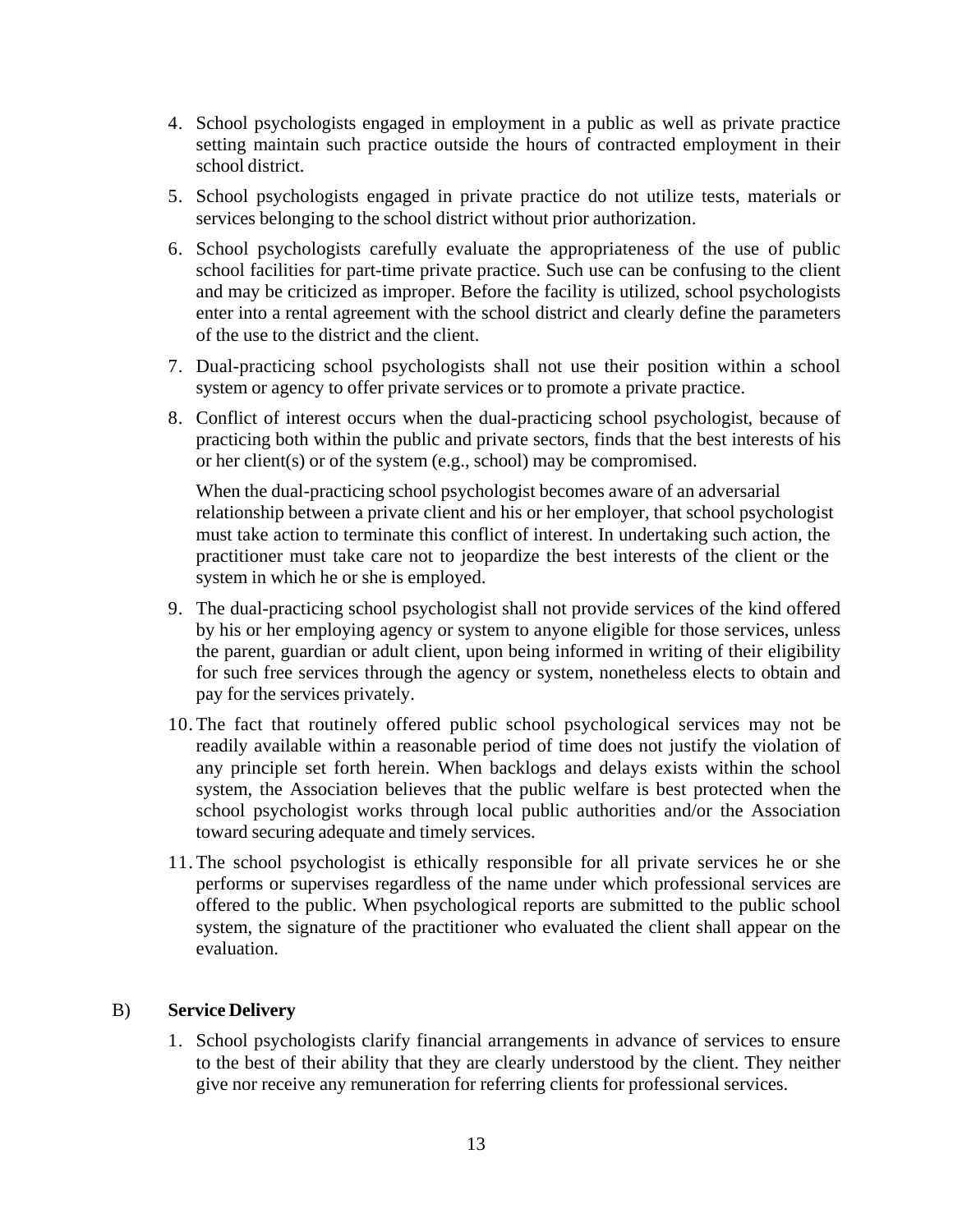- 2. School psychologists in private practice adhere to the conditions of a contract with a school district, other agency, or individual until service thereunder has been performed, the contract has been terminated by mutual consent, or the contract has otherwise been legally terminated. They also have a responsibility to follow-up on a completed contract to assure that conclusions are understood, interpreted and utilized effectively.
- 3. School psychologists in private practice guard against any misunderstanding occurring from recommendations, advice or information given a parent or child which a school may not be prepared to carry out, or which is in conflict with what the district is doing for the child. Such conflicts need not be avoided however where the best interests of those served require consideration of different opinions. Direct consultation between the school psychologist in private practice and the school psychologist assigned to the case at the school level may avoid confusing parents by resolving at the professional level any difference of interpretation of clinical data or eligibility criteria for special education services.
- 4. School psychologists provide individual diagnostic and therapeutic services only within the context of a professional psychological relationship. Personal diagnosis and therapy are not given by means of public lectures, newspaper columns, magazine articles, radio and television programs or mail. Any information shared through such media activities is general in nature and utilizes only current and relevant data and professional judgement.

#### C) **Announcements/Advertising**

- 1. Considerations of appropriate announcement of services, advertising and public media statements are necessary in the role of the school psychologist in private practice. Such activities are necessary in assisting the public to make appropriate and knowledgeable decisions and choices regarding services. Only accurate representations of training, experience, services provided and affiliations are made by school psychologists. Public statements must be made on sound and accepted theory, research and practice.
- 2. Individual, agency or clinical listings in telephone directories are limited to the following: name/names, highest relevant degree, certification status, address, telephone number, brief identification of major areas of practice, office hours, appropriate fee information, foreign languages spoken, policy with regard to third party payments and license number.
- 3. Announcement of services by school psychologists in private practice, agency or clinic are made in a formal, professional manner limited to the same information as is included in a telephone listing. Clear statement of purposes with clear descriptions of the experiences to be provided are given. The education, training and experience of the staff members are appropriately specified. It is unethical to guarantee or to promise specific results or outcomes or to imply that the services offered are superior to services provided by other qualified and licensed professionals.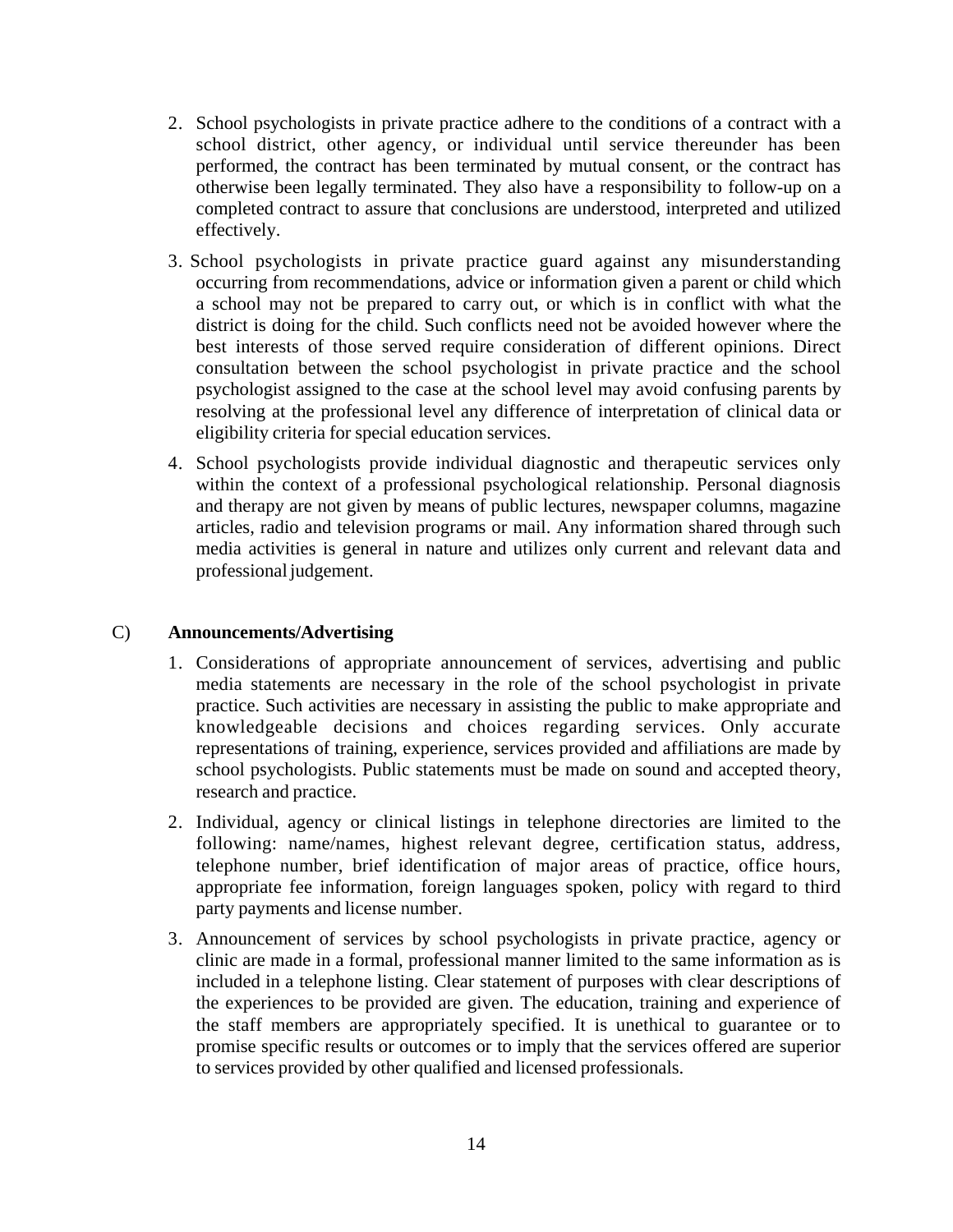- 4. School psychologists in private practice may utilize brochures in the announcement of services. The brochures may be sent to professional persons, schools, business firms, governmental agencies and other similar organizations.
- 5. Announcements and advertisements of the availability of publications, products, and services for sale are presented in a professional, scientific and factual manner. Information may be communicated by means of periodicals, books, lists, directories, television, radio or motion pictures and must not include any false, misleading or comparative statements.
- 6. School psychologists in private practice do not directly solicit clients for individual diagnosis or therapy.
- 7. School psychologists do not compensate in any manner a representative of the press, radio or television in return for personal professional publicity in news items.
- 8. School psychologists do not participate for personal gain in commercial announcements or advertisements recommending to the public the purchase or use of products or services which imply the endorsement of the Association or the profession of School Psychology.

## **VI. PROFESSIONAL PRACTICES- WORKING WITH ETHNICALLY, LINGUISTICALLY, AND CULTURALLY DIVERSE POPULATIONS**

*Preamble: The following guidelines are taken directly from or adapted from the "APA Guidelines for Providers of Psychological Services to Ethnic, Linguistic, and Culturally Diverse Populations." These guidelines are intended to be aspirational in nature and serve as suggestions for practitioners working with ethnically, linguistically, and culturally diverse populations. It is the responsibility of the school psychologist to inform supervisors and administrators of appropriate guidelines in working with students and families of diverse ethnic, cultural, and linguistic backgrounds. The resources necessary to implement these guidelines are the responsibility of the school district in which the school psychologist is employed.*

## A) **General**

- 1. School psychologists have the responsibility to aspire to the Florida Association of School Psychologists *Principles for Professional Ethics* in psychological practice with ethnically, linguistically and culturally diverse populations.
- 2. School psychologists educate their students/clients to the processes of psychological evaluation and intervention, such as goals and expectations; the scope and, where appropriate, legal limits of confidentiality; and the school psychologists' theoretical framework. Whenever possible, school psychologists provide information in writing along with oral explanations in language understandable to the parent/guardian.
- 3. School psychologists are knowledgeable of the relevant research and practice issues as related to the population being served.
	- a. School psychologists acknowledge that ethnicity and culture impact on behavior and consider those factors when working with various ethnic/cultural groups.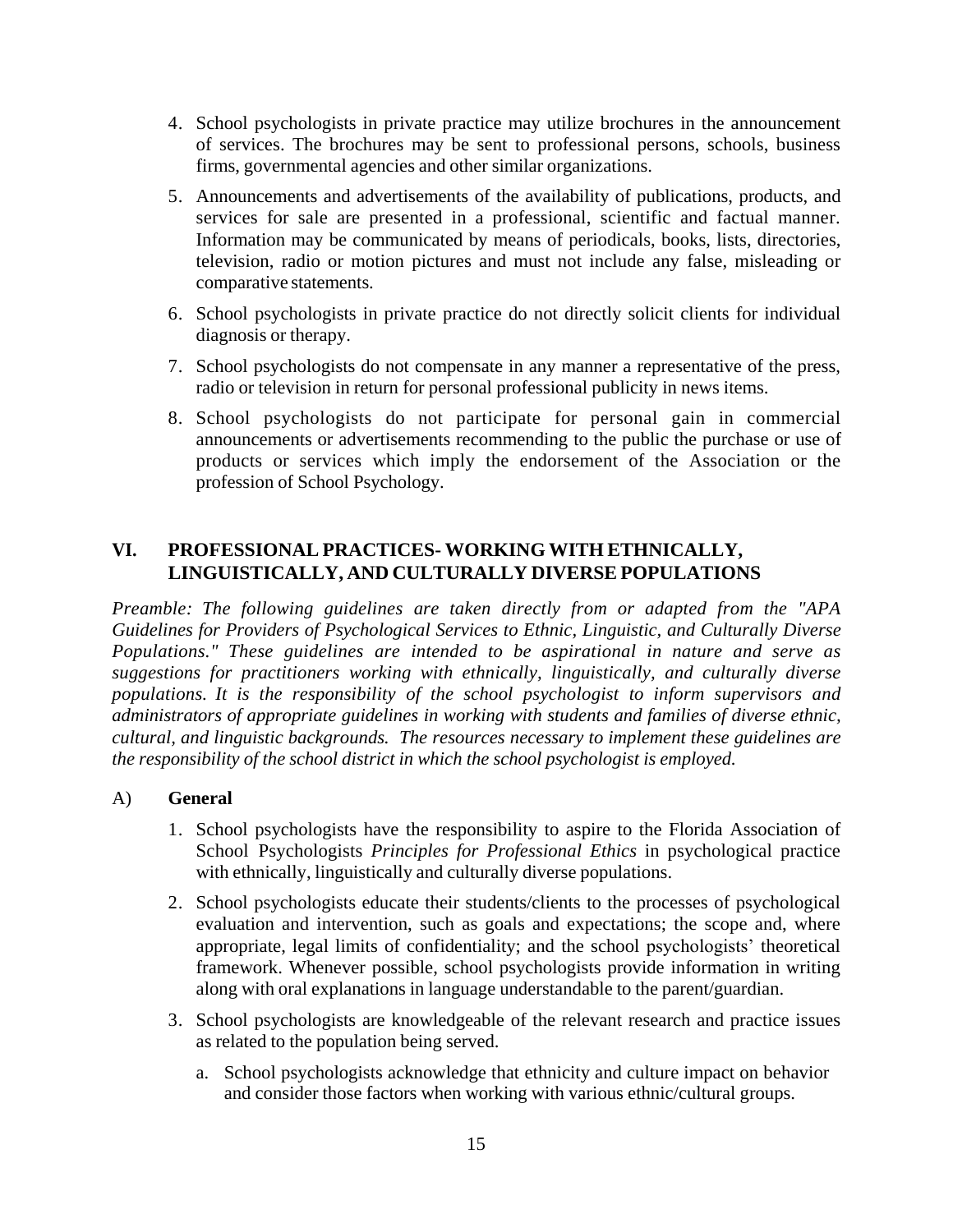- b. School psychologists seek out educational and training experiences to enhance their understanding to address the needs of these populations more appropriately and effectively. These experiences include cultural, linguistic, social, psychological, political, economic, and historical material specific to the particular group being served.
- c. School psychologists recognize the limits of their competencies and expertise. School psychologists who do not possess knowledge and training about an ethnic, cultural, or linguistic group seek consultation with, and/or make referrals to, appropriate experts as necessary.
- d. School psychologists consider the validity of a given instrument or procedure and interpret resulting data, keeping in mind the cultural and linguistic characteristics of the student/client being assessed. School psychologists are aware of the test's reference population and possible limitations of each instrument with diverse populations.
- 4. School psychologists recognize ethnicity and culture as significant parameters in understanding psychological processes. Assessment and intervention by the school psychologist incorporates an understanding of the ethnic, linguistic and cultural background of the student/client and family. School psychologists consider cultural values and beliefs of the student/client/family when conducting psychoeducational evaluations and designing interventions.
- 5. School psychologists respect the roles of family members and community structures, hierarchies, values, and beliefs within the student's/ client's culture. In addition, school psychologists respect the religious and/or spiritual beliefs of the student and family, including attributions and taboos, since they affect world view, psychosocial functioning, and expressions of distress.
- 6. School psychologists serving culturally and linguistically diverse populations obtain information on the language background of the student/client and understand the second language acquisition process and how it affects school performance and assessment results.
- 7. School psychologists interact in the primary language of the limited English proficient student/client as appropriate to each individual case and, if this is not feasible, seek consultation and make an appropriate referral.
	- a. Problems may arise when the linguistic skills of the school psychologist do not match the language of the student/client. In such a case, school psychologists should seek consultation, and refer or seek referral of the client to a bilingual school psychologist who is competent to interact in the language of the student/client.
	- b. If interpretation/translation services are necessary, school psychologists work to make every effort to retain the services of interpreters/translators that do not have a dual role with the student/client to avoid jeopardizing the validity of evaluation or the effectiveness of intervention.
	- c. School psychologists interpret and relate test data in terms understandable and relevant to the needs of the assessed student/client.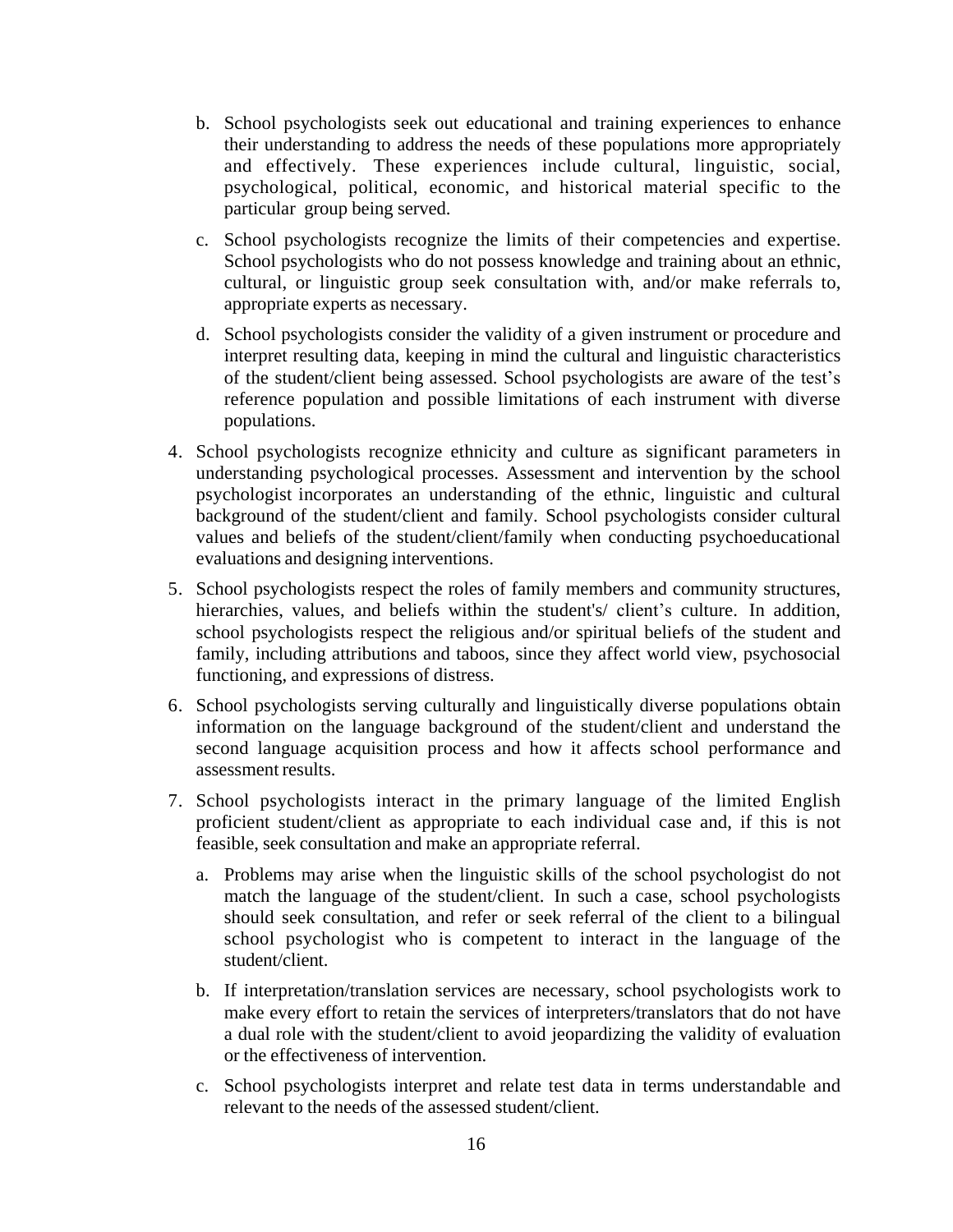- 8. School psychologists consider the impact of social, environmental, and political factors in assessing problems and designing interventions.
- 9. School psychologists should attend to as well as work to eliminate biases, prejudices, and discriminatory practices. School psychologists should acknowledge relevant discriminatory practices at the social and community level that may be affecting the psychological welfare of the students being served. School psychologists should promote acceptance of al students regardless of diverse ethnic, cultural, and linguistic backgrounds.
- 10. School psychologists working with culturally diverse populations should be aware of socially, culturally, linguistically and ecologically relevant factors impacting the student/client as appropriate such as:
	- a. Language(s) spoken in the home
	- b. Number of years in the country
	- c. Fluency in English
	- d. Family background
	- e. Community resources
	- f. History of prior schooling and language(s) of instruction
	- g. Cultural background factors impacting the student/client
	- h. Relationships with people of different backgrounds
	- i. Level of stress related to acculturation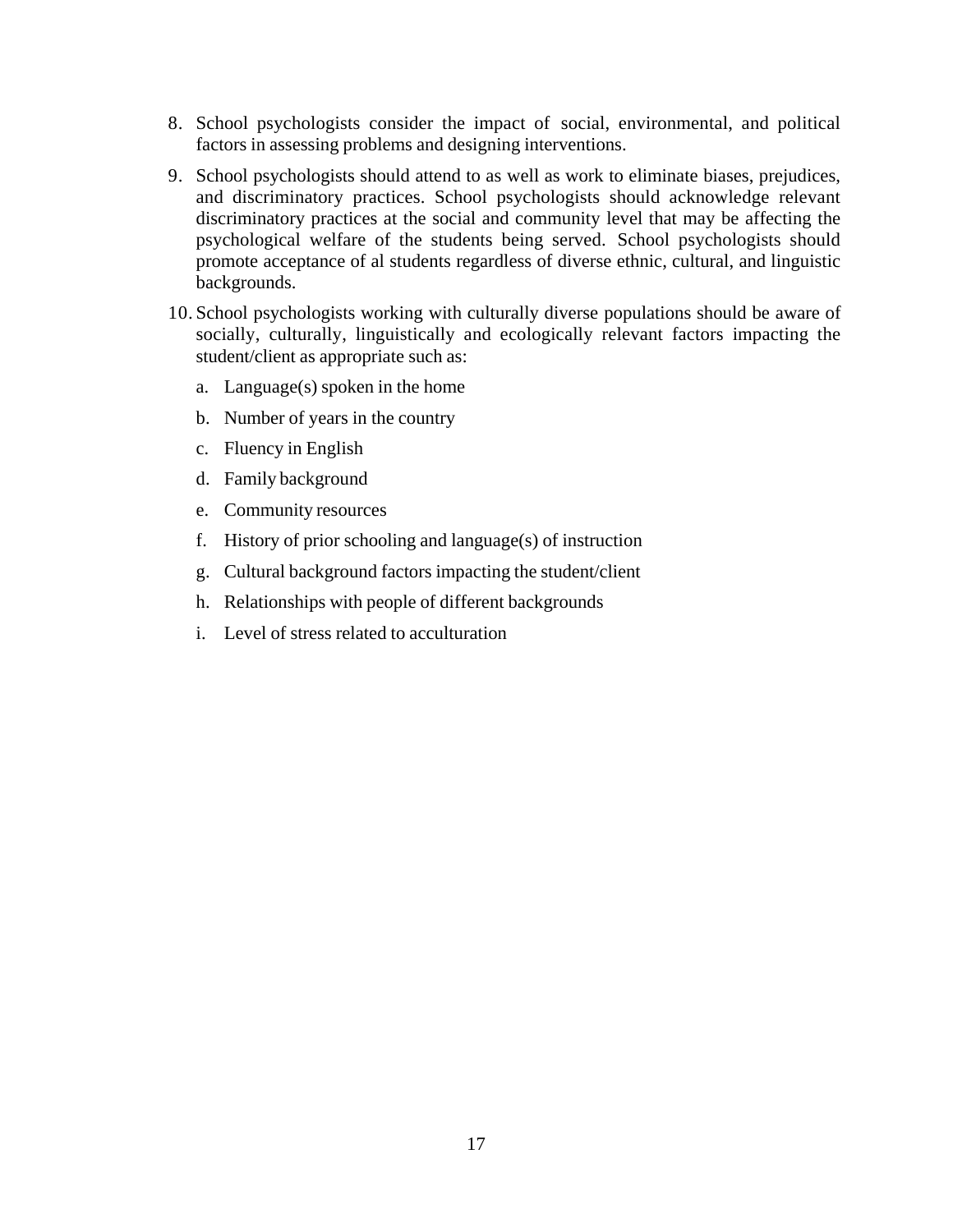#### **GUIDELINES FOR THE ADJUDICATION OF ETHICAL COMPLAINTS**

#### **PREFACE**

The Florida Association of School Psychologists (FASP) recognizes the importance of maintaining the ethical practice of school psychology. In doing so, members of the Association adhere to the Florida Association of School Psychologists *Principles for Professional Ethics* and the National Association of School Psychologists *Principles for Professional Ethics*. Thus, this document has been developed to protect the general well-being of individuals served by school psychologists in schools, agencies, institutions and private practice and to guide the practitioner in maintaining appropriate ethical standards.

#### I. RESPONSIBILITY

The Ethics Committee of the Association shall be responsible for developing and maintaining a welldefined position regarding both the ethical and professional conduct of Association members. The principal responsibility is to ensure high quality professional practice in order to protect the general well- being of all those served by the school psychologist both in the public and private arenas.

Members of the Ethics Committee recognize their responsibility to the profession as they assume a highly important role. Their charge involves the reputation of the profession and its members as well as the careers of practicing professionals. Members have a solemn duty to be aware of all ethical standards governing the profession as well as laws and rules regulating the practice of school psychology.

Committee members shall be directly responsible to the Executive Board of FASP. The Committee shall report final determinations of complaints of ethical misconduct and make recommendations to the Executive Board which shall have final authority over all actions to be taken and all documents made public.

#### II. OBJECTIVES AND FUNCTION

One of the major objectives of the Committee is to be educative and constructive and to intervene positively with individuals when there are questions regarding ethical conduct. The Committee will provide guidance to individuals regarding professional conduct, ethics and conflict of interest. The Committee will respond to concerns and requests for information regarding ethical practice. A copy of this document will be made available to all members of the Association as well as the general public.

The functions of the Committee are to investigate complaints of alleged ethical misconduct, to obtain a thorough and impartial account of the behavior(s) or incidents, to evaluate the validity and implications of the allegations in question and to offer recommendations to the Executive Board regarding findings and/or actions to be taken.

#### III. SCOPE, AUTHORITY, AND OBLIGATION

Allegations of ethical misconduct will be evaluated based on the provisions of the National Association of School Psychologists *Principles for Professional Ethics* and the Florida Association of School Psychologists *Principles for Professional Ethics.* The legal regulation of the profession shall be guided by Chapter 490 of the statutes of the State of Florida and the rules of the Department of Health and the Department of Education. The aforementioned principles, standards, rules and regulations will be considered binding on all members of FASP.

The Ethics Committee will endeavor to settle cases informally. In cases which may require disciplinary action, the Ethics Committee will submit evidence of ethical misconduct and recommendations for action to the FASP Executive Board.

When a complaint is received about a non-member, the Committee shall respond in an advisory or educative fashion. The Committee may refer any complaint to and cooperate with the Department of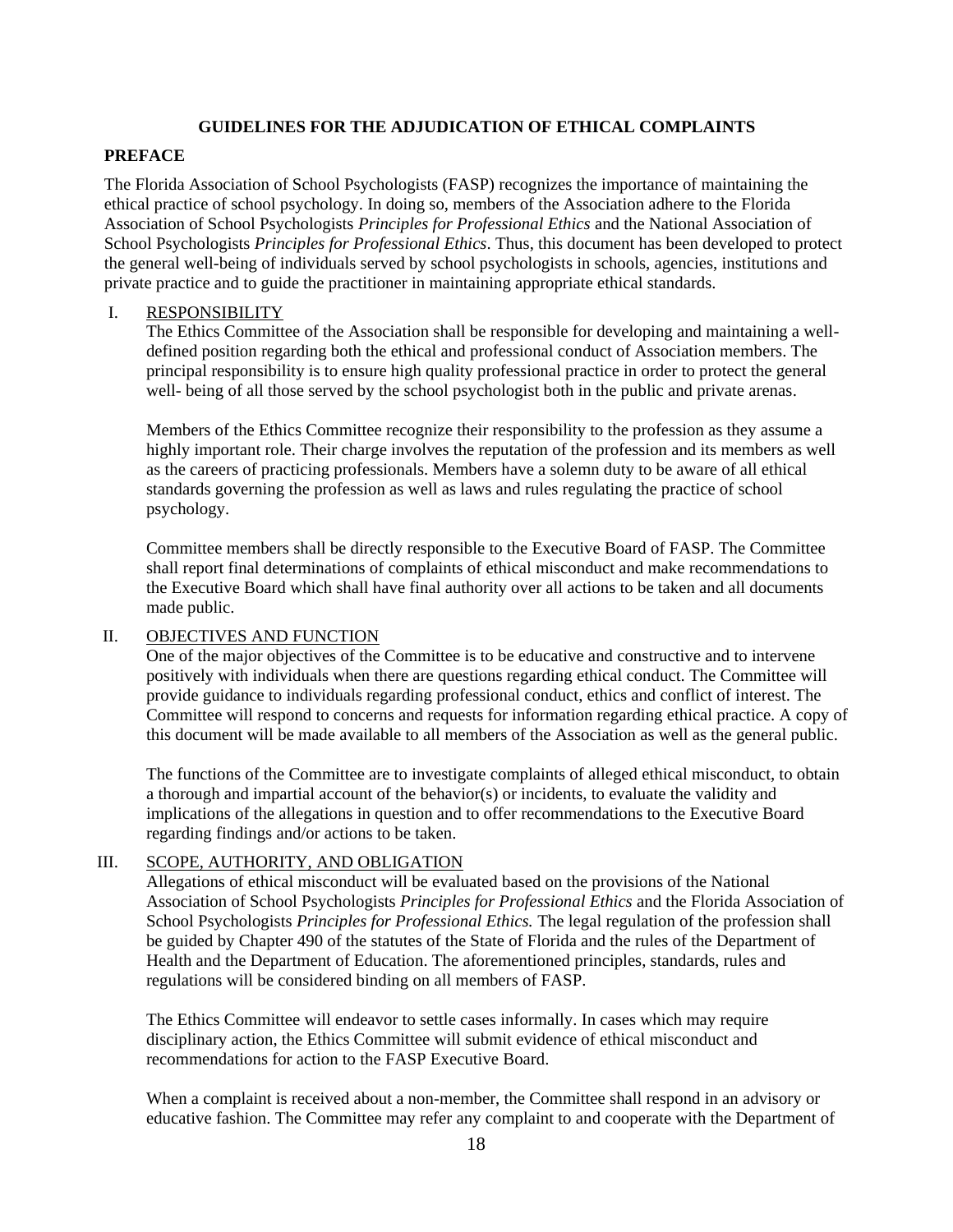Health, school systems of the State of Florida, the Attorney General's Office or other agencies which have jurisdiction over the individual in question. The Committee may share relevant and factual information, refer the complainant to the more appropriate resource or agency or cooperate in any manner deemed necessary to ensure the ethical practice of the profession.

When responding to complaints, members of the Committee have the obligation to consider the credibility of the complainant, to act in an unbiased manner, to work expeditiously, and to safeguard the confidentiality of the Committee's activities prior to presenting findings to the Executive Board. Committee members have the added obligation to follow procedures which safeguard the rights of all individuals involved in the complaint process.

The Ethics Committee shall be further obligated to review the *Principles for Professional Ethics* and the *Procedural Guidelines for the Adjudication of Ethical Complaints* at regular intervals and to revise when directed by the Executive Board in order to maintain up-to-date standards and to clarify ethical practice.

The Ethics Committee Chair shall maintain complete records of each allegation of ethical misconduct. The records shall address the specific issues (e.g., the parties involved; what, where and when; etc.) and FASP's final action on each allegation. This information should also be transferred to an electronic file by the Ethics Committee Chair.

Upon the appointment of a new Ethics Committee Chair, all records shall be transferred to the incoming Chair. All records shall be maintained for a minimum of seven years, and if remedies or sanctions were taken against a respondent, then the records shall be maintained in perpetuity. Reasonable steps shall be taken to maintain the security and confidentiality of all records.

#### IV. RECEIPT AND ACKNOWLEDGMENT OF COMPLAINTS AND INQUIRIES

- A. The Ethics Committee shall recognize and respond to all complaints and inquiries. The individual(s) who petitions the Committee (hereinafter referred to as the complainant) need not be a member of FASP. Inquiries may be addressed by committee members who may consult with other committee members as needed. Unsigned complaints will not be investigated by the Committee.
- B. If an inquiry results in a complaint, the Committee chairperson will request that the complaint be formally submitted in writing. "In writing" and "written statements" refer to both hard copies and electronic copies. Only written statements expressing the details of the alleged misconduct will be accepted for action. Such written statements shall identify the complainant and should state in as much detail as possible the facts upon which the complaint is based. Identifying correspondence, records and activities at this stage shall remain confidential between the complainant and members of the Ethics Committee as well as the President, and the members of any ad hoc Fact Finding Committee.
- C. Within 30 days of receipt of a written statement outlining the details of the alleged misconduct, the chairperson or designee shall do the following:
	- 1. Determine if the individual against whom the complaint is made (hereinafter referred to as the respondent) is a member of FASP. If the respondent is not a member of FASP, the complainant shall be so advised and, when appropriate, referred to other agencies and/or associations who would have authority in the matter. If the respondent is a licensed school psychologist who is not a member of FASP, or an individual practicing school psychology without a license, then the complaint, at the committee's discretion, will be forwarded to the Department of Health and/or other appropriate authorities.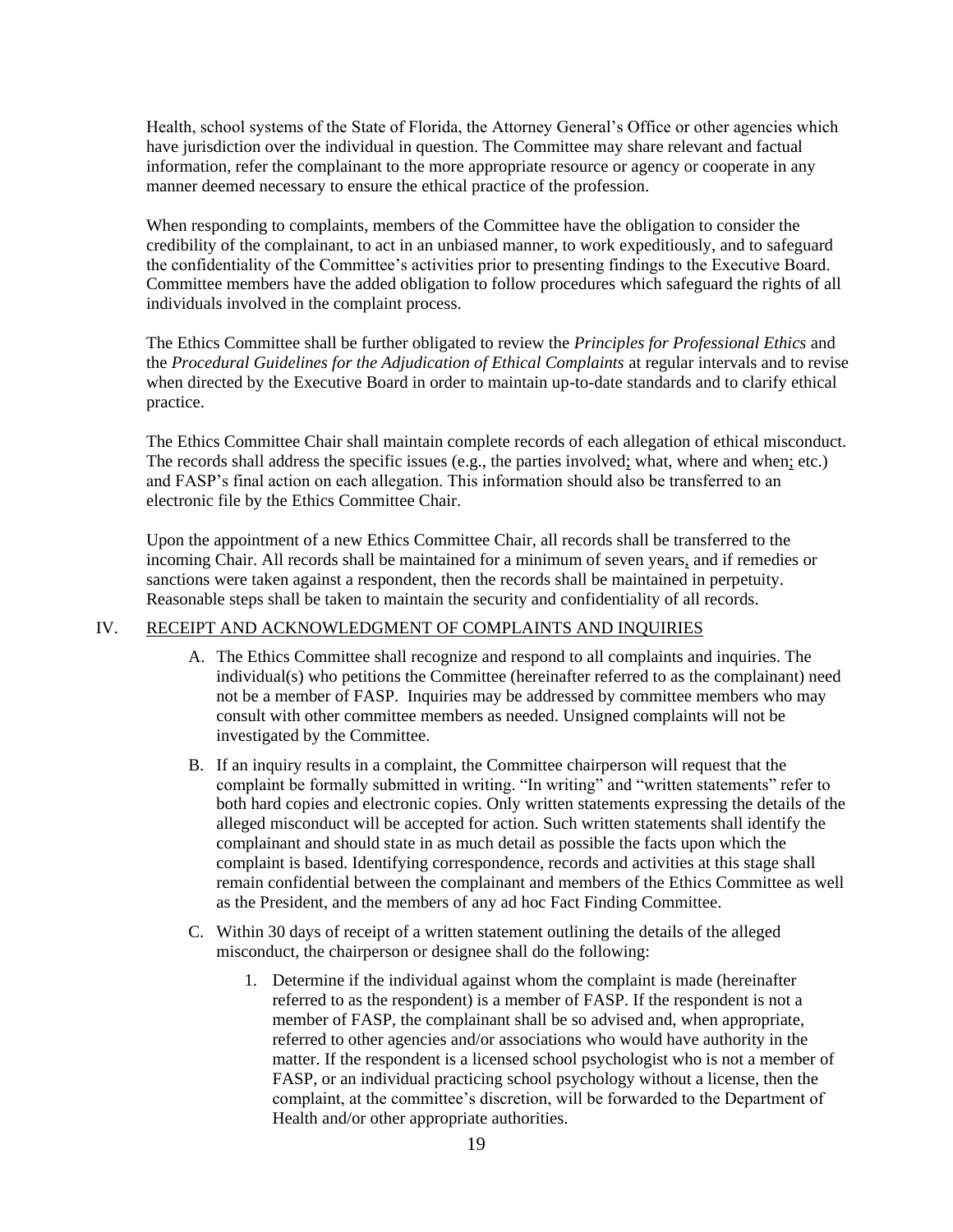- 2. If the information obtained from the complainant is insufficient to make a determination regarding the alleged misconduct, the chairperson shall send a written request to the complainant, asking for clarification and/or additional information as would be needed to make such a determination.
- 3. If the respondent is a member of FASP and the information obtained from the complainant is sufficient, the Ethics Committee chairperson, with any consultation with committee members deemed necessary within confidentiality parameters, shall review the complaint. If it is determined that the behavior(s) would not constitute an actual violation of ethical practices, then the chairperson shall notify the complainant.
- 4. If it is determined that the alleged misconduct, if substantiated, would constitute an actual violation of ethical standards, then the chairperson shall direct a letter to the complainant (by registered or certified mail, marked "confidential", signature by addressee only, return receipt requested) and advise the complainant that the allegations will be further investigated by the Committee.
- 5. If the complainant refuses to permit his/her identity to be made known to the respondent, such refusal may serve as a basis for forfeiting the complaint process. However, the Committee may proceed on its own volition based on a majority vote. In such instances, the Ethics Committee shall serve as the complainant. In either case, the confidentiality of the initial complainant will be maintained in accordance with the statutes of the State of Florida. Further action may be taken when an individual appears to have engaged in ethical misconduct that either endangers the general well-being of individuals served, injures the Association or adversely affects its reputation or is clearly inconsistent with or destructive of goals and objectives of the Association.

#### V. CONDUCT OF AN INQUIRY

- A. Within 30 days of the receipt of the signed release, the Ethics Committee shall inform the respondent, in writing, with the envelope marked "confidential " (by registered or certified mail, signature by addressee only, return receipt requested) that a complaint has been filed against him/her. This letter shall describe the nature of the complaint and indicate the principle(s), which appear to have been violated. A copy of the Standards or Principles, these procedures and any pertinent advisory letters of the Ethics Committee and/or the Executive Board of FASP shall also be made available to the respondent. Ordinarily, the respondent shall be informed of the name of the complainant, when written permission to do so has been obtained. (See Section X, C-5 for exception).
- B. The respondent shall be asked to provide a written statement outlining his/her view of the situation in order that the Committee may be cognizant of all relevant aspects of the case.
- C. Whenever possible, the Ethics Committee shall attempt to resolve differences privately and informally through further correspondence with all parties involved. An attempt shall be made to bring about an agreement to correct the behavior that led to the complaint. Such an agreement does not preclude further action being taken by the Committee.
- D. If the respondent does not reply in writing to the original inquiry within 30 days, a followup letter shall be sent to the respondent by registered or certified mail, marked "confidential", return receipt requested, signature of addressee only, indicating that the investigation will be pursued further.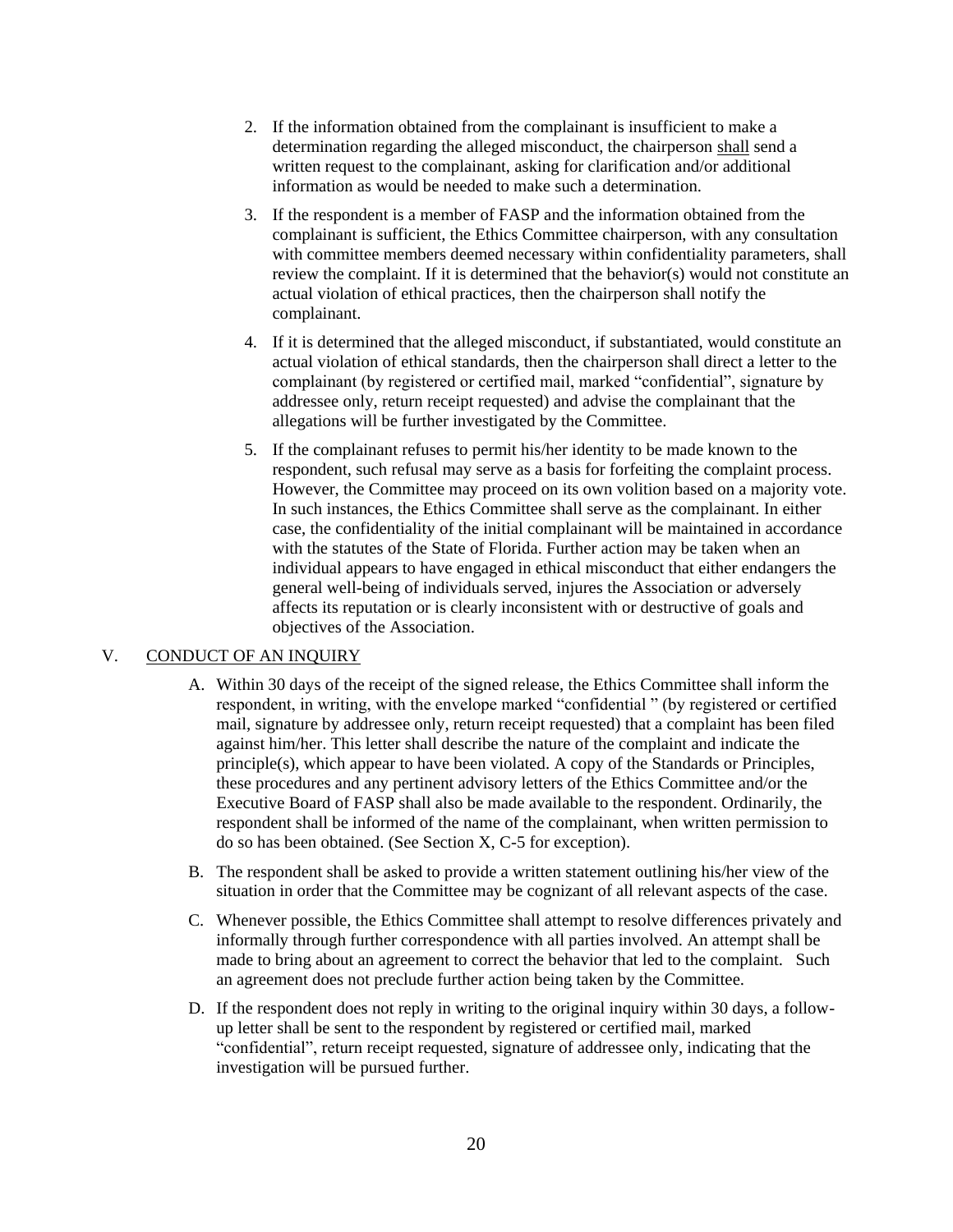- E. If the respondent fails to reply to the Committee's inquiry or otherwise cooperate, the Committee may continue its inquiry based on the information available and will note in the record the respondent's failure to cooperate.
- F. As a rule, if the complainant wishes to withdraw the complaint, the inquiry is terminated, except in extreme cases where the Committee feels the issues in the case are of such importance as to warrant completing the investigation in its own right and in the interest of the public welfare or the welfare of the Association. (See Section X,C-5)
- G. The Association will not recognize a respondent's resignation from membership or any other effort to terminate membership (e.g., failure to pay dues) while there is a complaint pending before the Ethics Committee.
- H. Within 60 days of receipt of the written statement from the respondent, or (in the event the respondent fails to reply or otherwise cooperate) within 60 days of receipt of return receipt requested from the second notification of the Committee, the chairperson, with the advice of the Committee, shall attempt to determine if a violation has occurred and act upon the available information.

#### VI. CONDUCT OF A FORMAL INVESTIGATION

- A. The Ethics Committee shall recommend whether:
	- 1. The case shall be closed, or
	- 2. Further investigation is warranted.
	- 3. If, in the opinion of the Committee, additional information is required to determine if a violation has occurred, the Chairperson shall appoint a committee member to serve as a special investigator to collect the information that is needed. The committee member who is appointed as the special investigator shall present the obtained information to the rest of the committee and shall not participate in the adjudication of the complaint.
- B. When further investigation is deemed warranted, the respondent may be asked to meet with the special investigator or the Ethics Committee. At such time the respondent may seek advice from any individual, including an attorney or a member of the Association who is not a member of the Ethics Committee, for assistance in preparing and presenting documentary evidence. In addition, the Ethics Committee may, at the discretion of the President or the Executive Board, retain an attorney as counsel during the case.
- C. The Ethics Committee or the special investigator may take other action or institute other data gathering procedures, in addition to, or instead of, requesting a meeting with the respondent.
- D. If the investigation has been conducted by the special investigator, all evidence shall be forwarded to the Ethics Committee with a report within 120 days. Based upon the report submitted, the Ethics Committee may rule that no violation of ethical standards has occurred and inform the respondent, complainant, and others involved in the investigation.
- E. If the Ethics Committee rules that a violation has occurred, then the Committee will send a synopsis of the evidence gathered and a citation of the ethical principle(s) violated to the respondent. The Committee shall inform the President of its recommendations within 30 days of its determination. The president will then bring the recommendations to the board at the next board meeting in closed session or sooner to the Executive Committee if necessary due to the seriousness of the violation.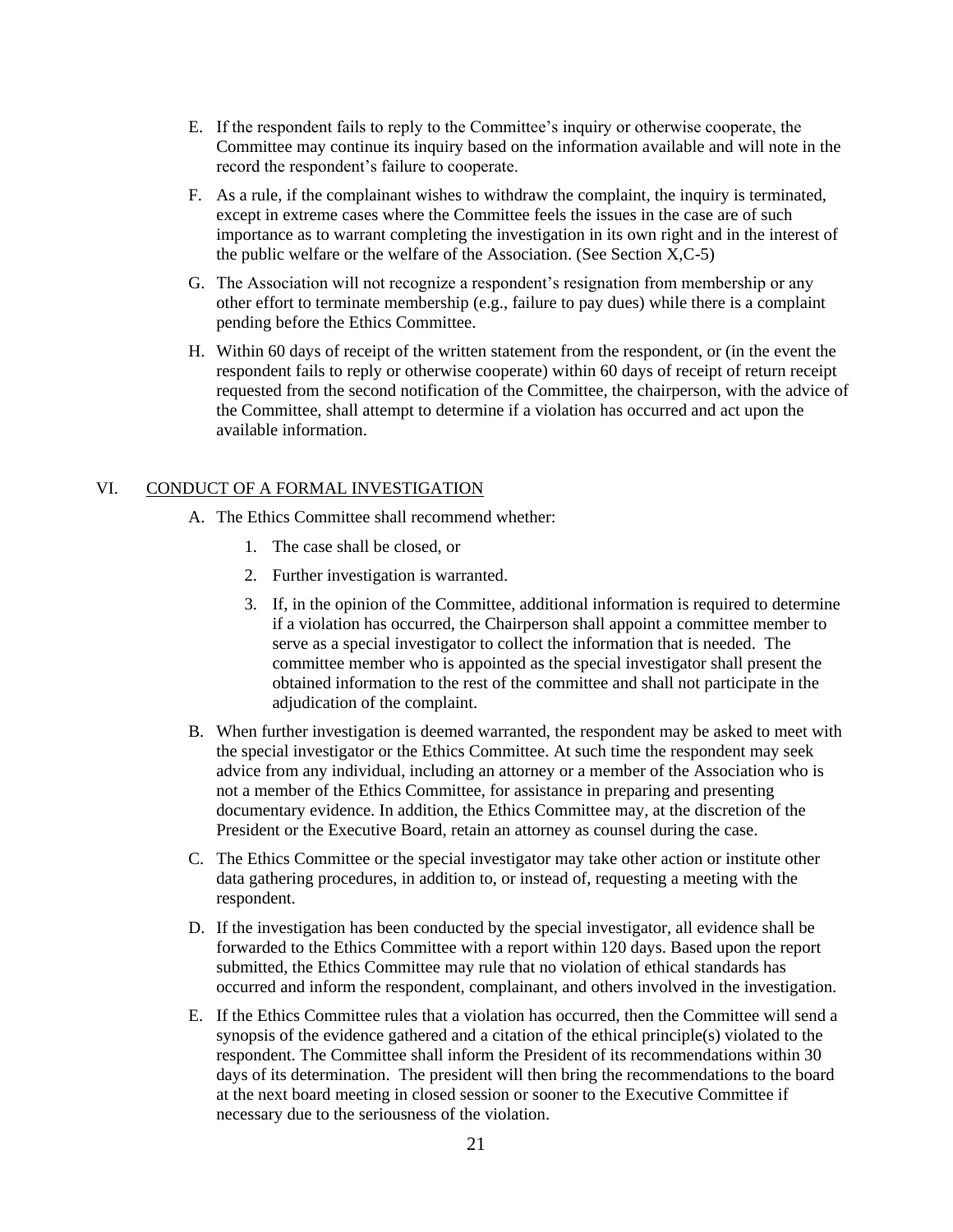- F. If an ethical violation has been ruled to have occurred, the Executive Board may recommend that the respondent take corrective measures to modify or stop certain activities or practices. Some possible ways the respondent may reply include:
	- 1. A written admission of the violation as alleged with or without an explanation and a statement that the respondent will cease and desist such practices.
	- 2. A written rebuttal to the alleged violation citing evidence.
	- 3. A request for a hearing.

If the Executive Board rules that further action is necessary, then the details of the ruling shall also be sent to the respondent (by registered or certified mail, signature by addressee only, return receipt requested). The respondent shall be notified that he/she may make a request for a hearing on the charges within 30 days of the receipt of the Board's ruling. Such a request shall be in writing and directed to the President of the Association.

G. The request for a hearing before the elected members of the Executive Board (herein referred to as the Hearing Board) shall automatically be granted by the President. The right for a hearing shall be considered waived if such a request is not made in writing within the 30 day period.

#### VII. CONDUCT OF THE HEARING BOARD

- A. If a hearing is requested, the President shall select a chairperson of the Hearing Board who shall then conduct the hearing and assure that the procedures are properly observed. Neither the President nor any member of the Ethics committee who was involved with this case shall be a member of the Hearing Board.
- B. The hearing shall be a closed hearing. It shall occur at the time of the next regularly scheduled Executive Board meeting unless the next Executive Board Meeting occurs within 45 days of the request for a hearing. If there is less than 45 days between the request and the next Executive Board meeting, then the hearing shall occur at the following meeting. The time requirements may be waived by mutual agreement of the respondent and the Hearing Board.
- C. At least 30 days prior to the hearing, the respondent and the Hearing Board members shall be provided with copies of all documents to be presented and the names of all witnesses that will be offered by the Ethics Committee in support of the charges and the respondent in defense of the charges.
- D. Presentation of the case against the respondent shall be the responsibility of the Ethics Committee chairperson or such others as the Ethics Committee has designated to investigate the complaint. Legal counsel for the Association may participate fully in the presentation of the case.
- E. All evidence that is relevant and reliable, as determined by the chairperson of the Hearing Board, shall be admissible. Evidence of mitigating circumstances may be presented by the respondent.
- F. The respondent shall have the right to counsel, to present witnesses and documents and to cross-examine the witnesses offered by the Ethics Committee.
- G. The Ethics Committee may introduce rebuttal evidence.
- H. In the interest of obtaining a full and accurate record of the hearing, a recording or other transcription device shall be used.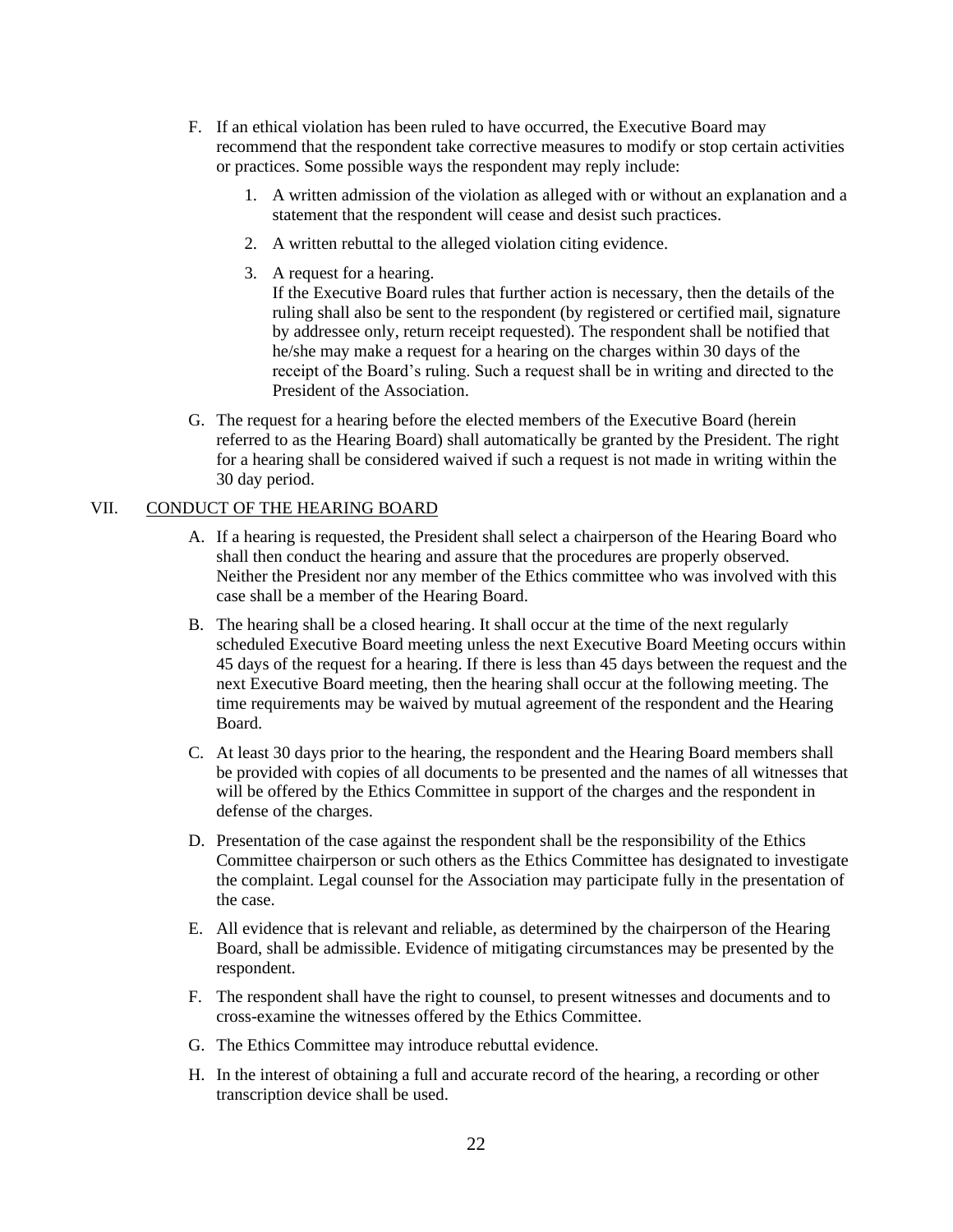I. Prior to or during the course of the hearing, by mutual agreement, a settlement may be reached satisfactory to all parties and the hearing adjourned.

#### VIII. RECOMMENDATION OF THE HEARING BOARD

- A. From the conclusion of the hearing, the Hearing Board shall have 90 days in which to issue its report and recommendations.
- B. The Hearing Committee shall mail its report and recommendations simultaneously to the President, the Ethics Committee chairperson, the respondent and the complainant.

#### IX. RECOMMENDATIONS AND POSSIBLE REMEDIES AND SANCTIONS

- A. Based on the severity of the violation of ethical conduct, the Ethics Committee may suggest, but not be limited to, the following courses of action, remedies and sanctions. The Ethics Committee may recommend that the Executive Board:
	- 1. Send a letter to the respondent that educates the respondent as to the relevant ethics and/or standards and their intent.
	- 2. Require a letter that details and apologizes for the respondent's actions that violates ethics and/or standards of practice.
	- 3. Send a letter of reprimand detailing the ethical violation(s) that has/have been committed.
	- 4. Require attendance at an ethics workshop or completion of a course in ethics. The workshop or course should address those standards that were violated. The respondent will be required to submit evidence of completing this requirement within one year from the date of notice.
- B. If the respondent holds a leadership position (elected, appointed, or committee membership) within FASP, recommend that the respondent resign from his or her leadership position. If the respondent refuses to resign his/her position, action may be taken by the President, in the case of an appointed position, or by the Executive Board, in the case of an elected member, to remove the respondent from his/her leadership position.
- C. Require that the respondent refrain from seeking a leadership position with FASP in the future for a specified period of time, not excluding in perpetuity.
- D. Terminate the respondent's FASP membership for a specified period of time.
- E. Terminate the respondent's FASP membership in perpetuity.
- F. Inform other agencies, school districts, the Department of Education, the Department of Health and any other concerned party of FASP's actions.
- G. Publish the outcome of the allegations that led to one or more of the above remedies and sanctions in its newsletter, web site and/or other sources.
- H. Based upon deliberations of the Ethics Committee and approval of the FASP Executive Board other remedies and sanctions may be imposed.

#### X. FURTHER ACTIONS

A. In severe cases, when the welfare of the public is at stake and when the Ethics Committee or the Hearing Board deems it necessary to maintain the principles of the Association and the profession, the Ethics Committee may notify the Department of Health, school systems in the State of Florida, the Attorney General's office, the Department of Education, and/or other agencies who have jurisdiction over the individual in question.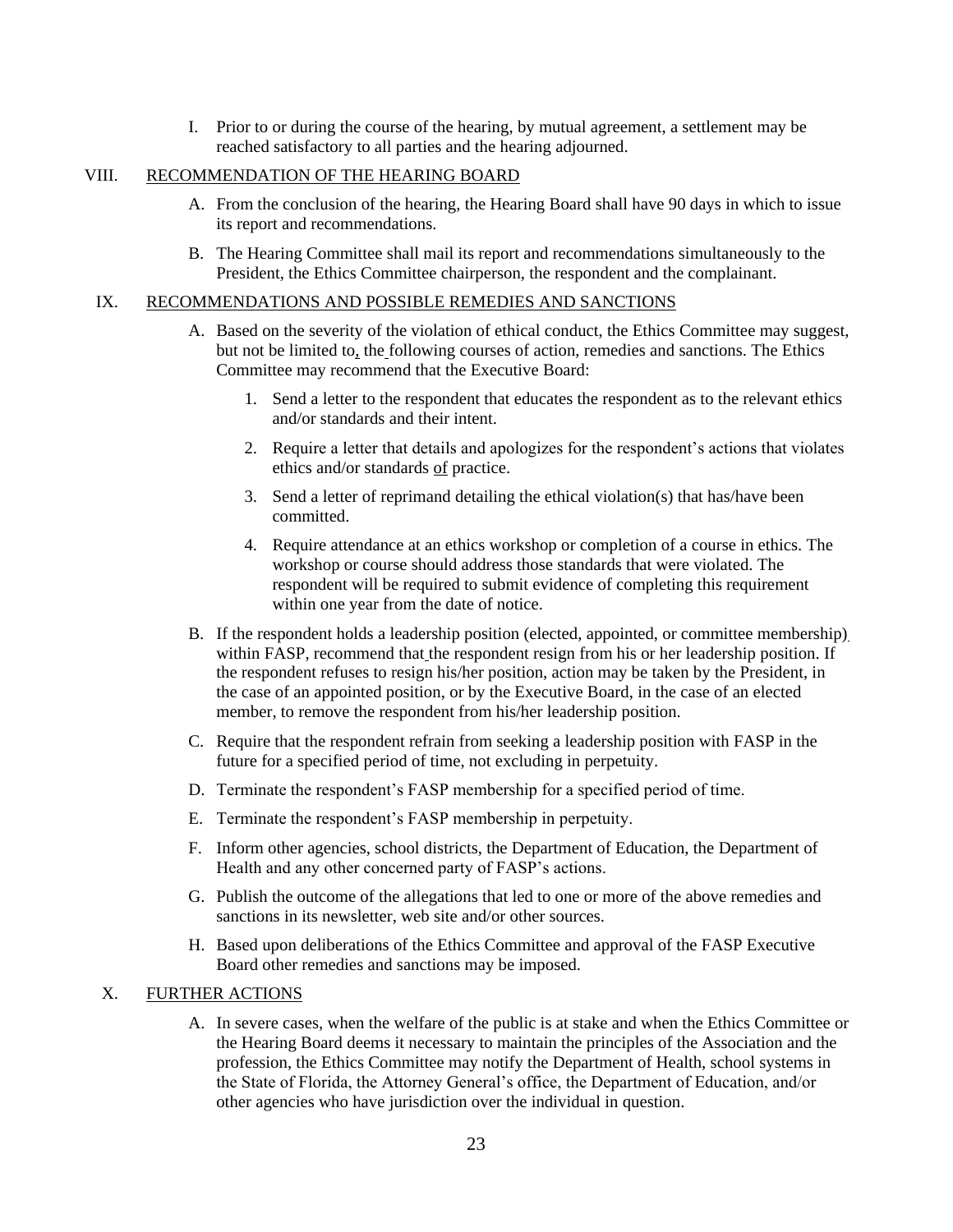# **STANDARDS FOR THE PROVISION OF SCHOOL PSYCHOLOGICAL SERVICES**

## **PREFACE**

The *Standards for the Provision of School Psychological Services* represent the position of the Florida Association of School Psychologists regarding the delivery of appropriate and comprehensive school psychological service. The *Standards* are meant to provide direction to school psychologists, students and trainers in school psychology, administrators of school psychological services, and consumers of school psychological services regarding "good practices" in professional school psychology. They also delineate what services might reasonably be expected to be available from most school psychologists, and thus should help to define the field further. In addition, they are intended to educate the profession and the public regarding appropriate professional practices, and this hopefully will stimulate the continued development of the profession. The ultimate goal of the *Standards* is to enhance and improve the human condition, particularly with regard to children and adolescents.

A principal objective of the *Standards* is to inform policy and decision makers of the major characteristics of comprehensive school psychological services. The first two sections of the document contain suggestions and recommendations for federal and state educational agencies regarding the school psychology profession. The third outlines responsibilities which should be assumed by organizations which employ school psychologists. The final section presents the resulting responsibilities of the individual school psychologists.

It is recognized that not all school psychologists or school psychological service units will be able to meet every standard contained within this document. This fact particularly may be true with newer service delivery units and while these *Standards* are initially being disseminated. Nevertheless, it is anticipated that these guidelines will serve as a model of "good practice" for program development and professional practice on a federal, state and local level.

It is anticipated that school psychologists will perceive that it is in their own interest and that of the agencies, parents and children they serve to adhere to and support these *Standards*. Likewise, it is hoped that state and federal legislators, local school boards, and the administrative leaders of federal, state, and local education agencies will support the concepts contained within these *Standards*. While it is acknowledged that the *Standards* set requirements for services not presently mandated by federal law or regulation and not always mandated in state laws and administrative rules, it is intended that future amendments of such statues and rules, and the state and local plans resulting from them, will incorporate the suggestions contained in the document. Furthermore, school psychological services are provided within the context of ethical and legal mandates. Nothing in these *Standards* should be construed as superseding such relevant rules and regulations.

The *Standards* provide flexibility in permitting agencies and professionals to develop procedures, policies and administrative organization in ways which meet both the needs of the agency and the professional's desire to operate within recognized professional standards of practice. At the same time, the *Standards* have sufficient specificity to ensure that services will be provided appropriately and adequately.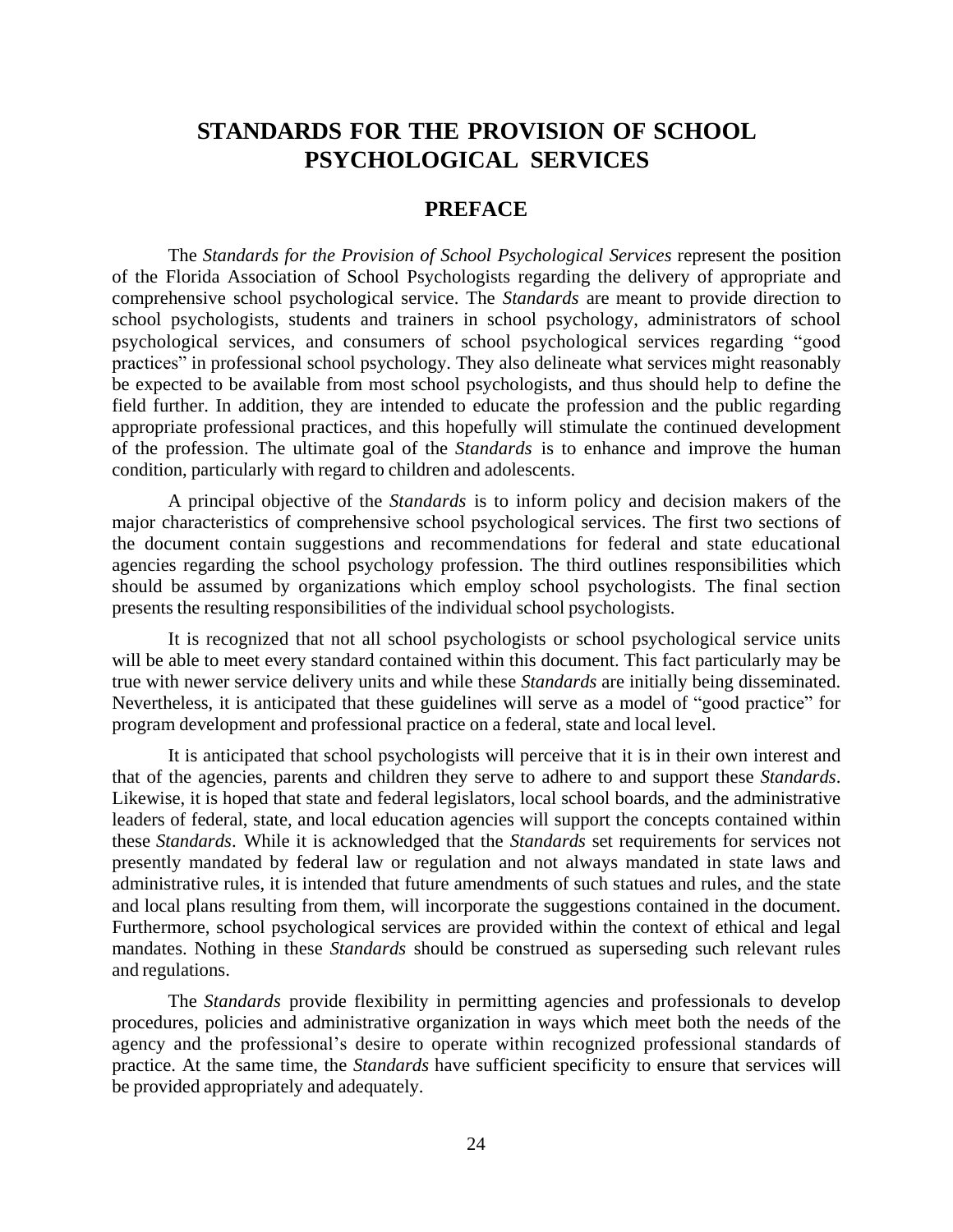The *Standards for the Provision of School Psychological Services* prepared by the National Association of School Psychologists was utilized as the model for the development of this document. District, state, and federal policies and publications were reviewed to attain a document maximally pertinent to the profession of school psychology in the state of Florida.

# **VII. DEFINITIONS**

- A) A school psychologist is a professional psychologist holding as a credential a certification with a specialization in school psychology, a license in school psychology, or license as a psychologist who has specific training and experience in school psychology. The credential is based upon completion of a school psychology training program as specified in the NASP *Standards for Training and Field Placement Programs in School Psychology.*
- B) A supervising school psychologist is a professional psychologist who has met all NASP requirements for credentialing, has completed three years of successful supervised experience as a school psychologist, and who has been designated by an employing agency as a supervisor responsible for school psychological services in the agency.
- C) Parent(s), as used in these *Standards*, include biological parent(s) and legal guardian(s) or appointed surrogates.

## **VIII. STANDARDS FOR ADMINISTRATIVE AGENCIES**

The purpose of this section of the S*tandards* is to provide guidance to state administrative agencies in regard to administrative organization, laws, policies, and regulations as they pertain to the provision of school psychological services.

#### A) **State Level Administrative Agencies**

#### 1. **Organization**

The Florida Department of Education (DOE) should employ at least one full-time school psychologist consultant for each of the five regions of the state. This position is to be responsible for addressing the following objectives:

- a) To provide professional leadership assistance to the DOE, local educational agencies, and the profession with regard to standards, policies, and procedures for school psychology program delivery.
- b) To support the utilization, funding, education, training, and inservice education of school psychologists.
- c) To participate in the development, coordination, and administration of state and federal programs that utilize and/or fund the services of school psychologists in state, regional, or district level educational agencies.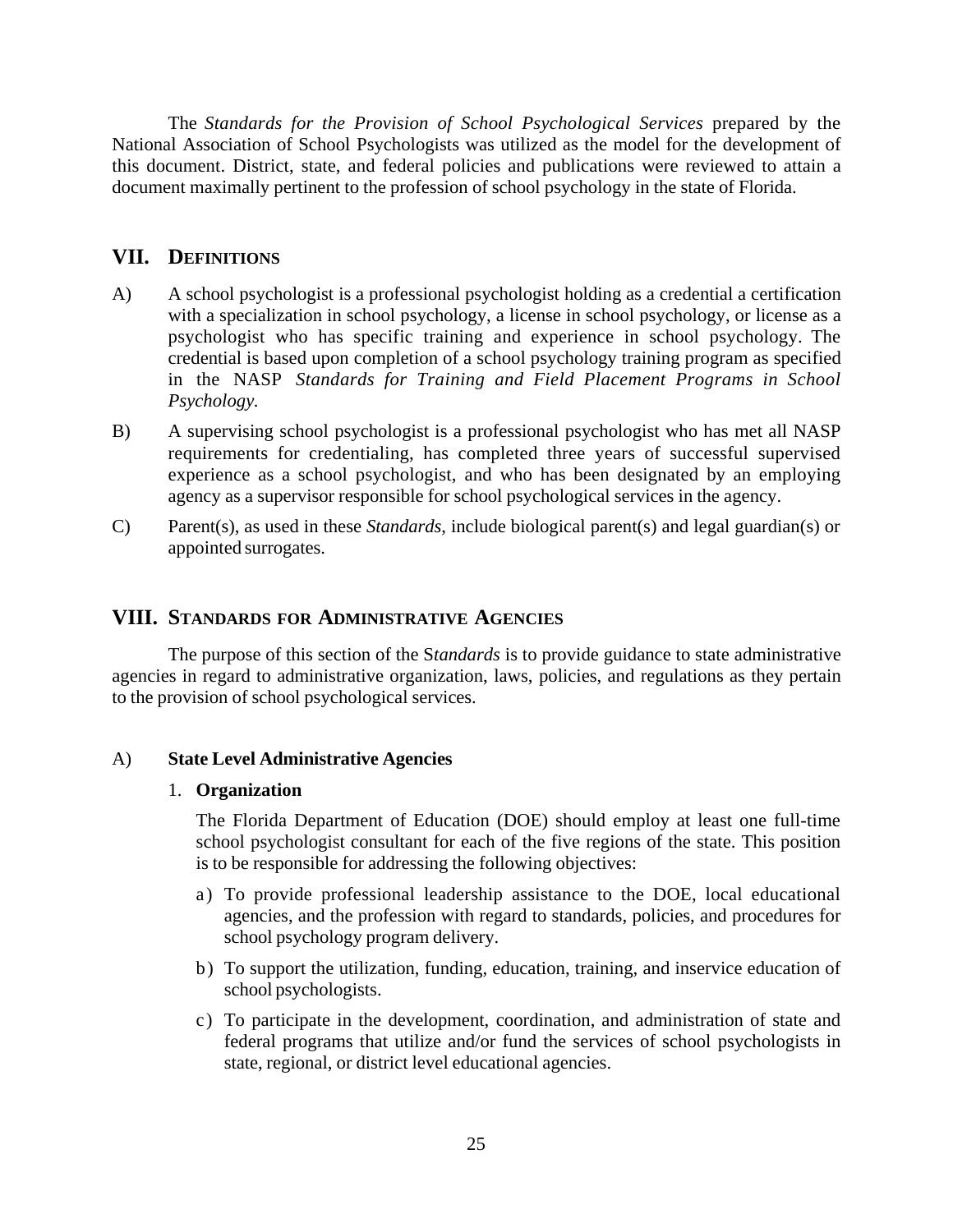- d) To encourage and assist in evaluation, research, and dissemination activities to determine the effectiveness of school psychological services, preservice professional preparation programs, and inservice training programs; to determine needed changes; and to identify and communicate exemplary practices to training and service units.
- e) To maintain communication with and ensure the input of FASP into the procedure and policy making roles of the DOE as related to the psychological, social, health, and academic needs of students.
- f) To communicate and collaborate with the USDOE to ensure recognition and consideration of state issues and to facilitate input into federal policy and procedures.

#### 2. **Laws**

- a) The Florida State legislature should ensure that the rights of parents and children are protected by the creation and modification of laws which provide for the services of school psychologists. These services include, but are not limited to, consultation for individuals, groups, and systems, assessment, and intervention. These services should be available to all children, their families and school personnel.
- b) The state legislature should ensure that school psychological services are provided in a free and appropriate way to all children, their families, and school personnel in need of such services.
- c) The state legislature should ensure that state laws recognize the appropriate involvement of school psychologists in educational programs.
- d) The state legislature should ensure that adequate funding is made available for the education, training, services, and continuing professional development of public school psychologists in order to guarantee appropriate and effective service.
- e) The state legislature should ensure that state laws provide for the credentialing of school psychologists consistent with NASP and FASP standards and that no other individuals be permitted to deliver school psychological services as defined within this document unless they are certified/licensed within another profession in Florida that permits said professional activities.
- f) The state legislature should create no laws which prohibit the school psychologist from the ethical and legal practice of his/her profession in the public or private sector, or that prevent the school psychologist from practicing in a manner consistent with these *Standards.*
- g) The state legislature should ensure that there are sufficient numbers of adequately prepared and credentialed school psychologists to provide services consistent with these *Standards*. In most settings, this will require at least one full-time school psychologist for each 1,000 children served by the LEA, with a maximum of four schools served by one school psychologist. It is recognized that this ratio may vary based upon the needs of children served, the type of programs served, available resources, distance between schools, and other unique characteristics.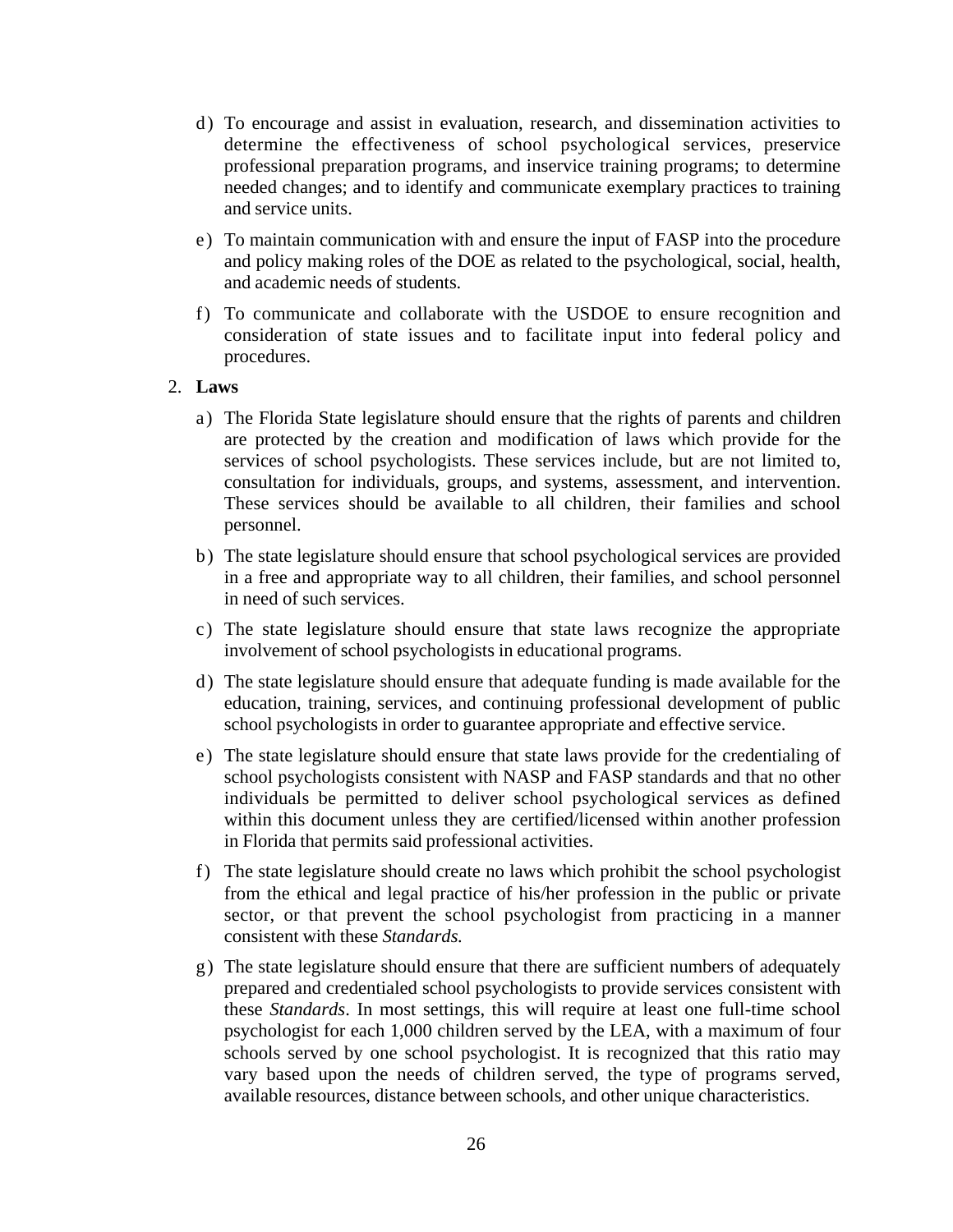### 3. **Regulations**

- a) All state agencies should utilize the services of the DOE school psychologist consultant(s) in developing and implementing administrative rules pursuant to all relevant state laws, federal laws, and regulations.
- b) All state agencies should seek the advice and consultation of the FASP and the DOE school psychologists prior to the development and adoption of rules pursuant to any state law, federal law, or regulation which involves or should reasonably involve the profession of school psychology.
- c) All state education agencies should utilize the services of the DOE school psychologist consultant(s) in the DOE review and approval of school psychology training programs.
- *d)* All state education agencies should utilize the services of the DOE school psychologist consultant(s) in developing and implementing administrative rules for credentialing school psychologists. Such rules should be consistent with NASP *Standards for the Credentialing of School Psychologists.*
- e) The Florida DOE should promulgate rules consistent with the principles set forth in these *Standards* and the NASP *Principles for Professional Ethics*.

## **IX. STANDARDS FOR EMPLOYING AGENCIES**

The purpose of these *Standards* is to provide employing agencies with specific guidance regarding the organization, policies, and practices needed to assure the provision of adequate school psychological services.

## A) **Comprehensive Continuum of Services**

Employing agencies assure that school psychological services are provided in a coordinated, organized fashion, and are deployed in a manner which ensures the provision of a comprehensive continuum of services as outlined in Section XIX of these *Standards*. Such services are available to all students served by the agency and are available to an extent sufficient to meet the needs of the populations served.

#### B) **Professional Evaluation, Supervision, and Development**

#### 1. **Supervision**

Employing agencies assure that an effective program of supervision and evaluation of school psychological services exists. School psychologists are responsible for the overall development, implementation, and professional supervision of school psychological services programs, and are responsible for articulating those programs to others in the employing agency and to the agency's constituent groups.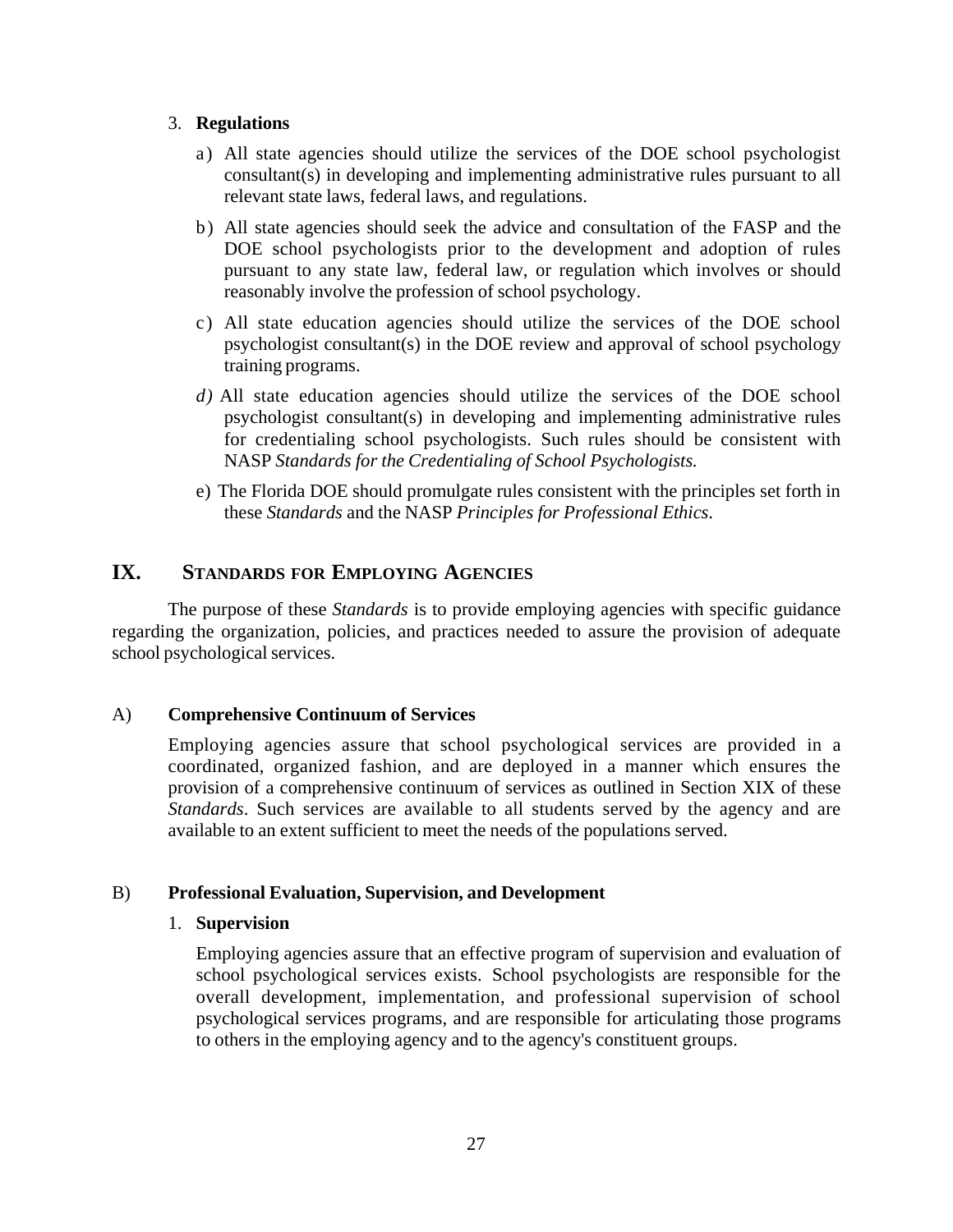#### 2. **Supervisor(s)**

The school psychological services program is supervised by a designated school psychologist who meets the requirements for a supervising school psychologist (Section XVI B) and who demonstrates competencies needed for effective supervision.

### 3. **Availability of Supervision**

Supervision is available to all school psychologists to an extent sufficient to ensure the provision of effective and accountable services (See section XIX G for specific requirements). In most cases, one supervising school psychologist should be employed for every ten school psychologists to be supervised (an equivalent ratio should be maintained for part-time supervisors). It is recognized that this ratio may vary based upon the type of program served, staff needs, and other unique characteristics.

#### 4. **Intern Supervision**

A credentialed school psychologist meeting the requirements of a supervising school psychologist, with at least one year of experience at the employing agency, supervises no more than two school psychology interns at any given time (consistent with the NASP *Standards for Training and Field Placement Programs in School Psychology*).

### 5. **Peer Review**

After attaining independent practice status (see Section XIX E), school psychologists continue to receive appropriate supervision. The independent practitioner should also engage in peer review with other school psychologists. Peer review involves mutual assistance with self-examination of services and the development of plans to continue professional growth and development. Employing agencies assure that school psychologists are given appropriate time and support for peer review activities.

#### 6. **Accountability and Program Evaluation**

Employing agencies assure that school psychologists develop a coordinated plan for accountability and evaluation of all services provided in order to maintain and improve the effectiveness of services. Such plans include specific, measurable objectives pertaining to the planned effects or services on all relevant elements of the system. Evaluation and revision of these plans occurs on a regular basis.

#### 7. **Continuing Professional Development**

Employing agencies recognize that school psychologists are obligated to continue their professional training and development through participation in a recognized Continuing Professional Development (CPD) program (see Section XIX F). Employing agencies provide release time and financial support for such activities. They also recognize documented continuing professional development activities in the evaluation and advancement of school psychologists. Private practitioners who contract to provide services are responsible for their own CPD program. These activities should also be encouraged by employing agencies.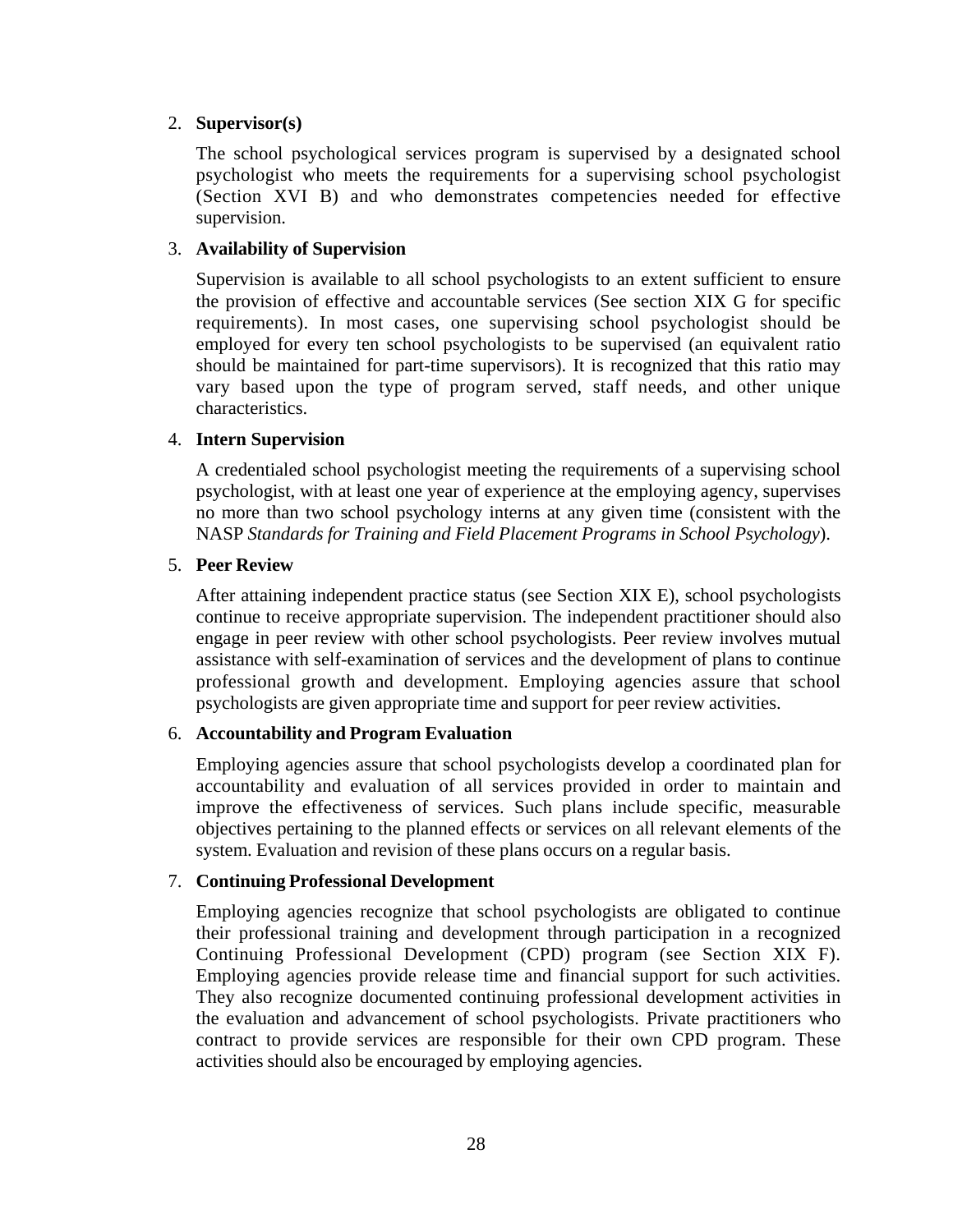### C) **Conditions for Effective Service Delivery**

In order to assure that employment conditions enable school psychologists to provide effective services, employing agencies adopt policies and practices ensuring that Sections XVIII C 1 through XVIII C 4 are met.

- 1. School psychologists should not be subjected to administrative constraints which prevent them from providing services in full accordance with these *Standards* and the FASP and NASP *Principles for Professional Ethics.* When administrative policies conflict with these *Standards* or the NASP or FASP *Ethics*, the principles outlined in the *Standards* or *Ethics* take precedence in determining appropriate practices of the school psychologist.
- 2. School psychologists have appropriate input into the general policy making of the employing agency and the development of programs affecting the staff, students and families they serve.
- 3. School psychologists have appropriate professional autonomy in determining the nature, extent, and duration of services they provide. Specific activities are defined within the profession, although school psychologists frequently collaborate and seek input from others in determining appropriate service delivery. Legal, ethical, and professional standards and guidelines are considered by the practitioner in making decisions regarding practice (see section XIX D).
- 4. School psychologists have access to adequate clerical assistance, appropriate professional work materials, sufficient office and workspace, and general working conditions that enhance the delivery of effective services. Included should be test materials, access to a private telephone and office, secretarial services, therapeutic aids, professional literature (books, journals), computers and related technology, and so forth.

## D) **Contractual Services**

It is recognized that employing agencies may obtain school psychological services on a contractual basis in order to ensure the provision of adequate services to all children. However, each student within the educational system must be assured the full range of school psychological services necessary to maximize his/her success and adjustment in school. When an employing agency utilizes contractual services, the following standards are observed:

- 1. Contractual school psychological services encompass the same comprehensive continuum of services as that provided by regularly employed school psychologists. Overall, school psychological services are not limited to any specific type of service and include opportunities for follow-up and continuing consultation appropriate to the needs of the student. Individual contracts for services may be limited in scope as long as comprehensive services are provided overall.
- 2. Persons providing contractual psychological services are fully credentialed school psychologists as defined by the *Standards*. In specific instances, however, services by psychologists in other specialty areas (e.g., clinical, industrial/organization) might be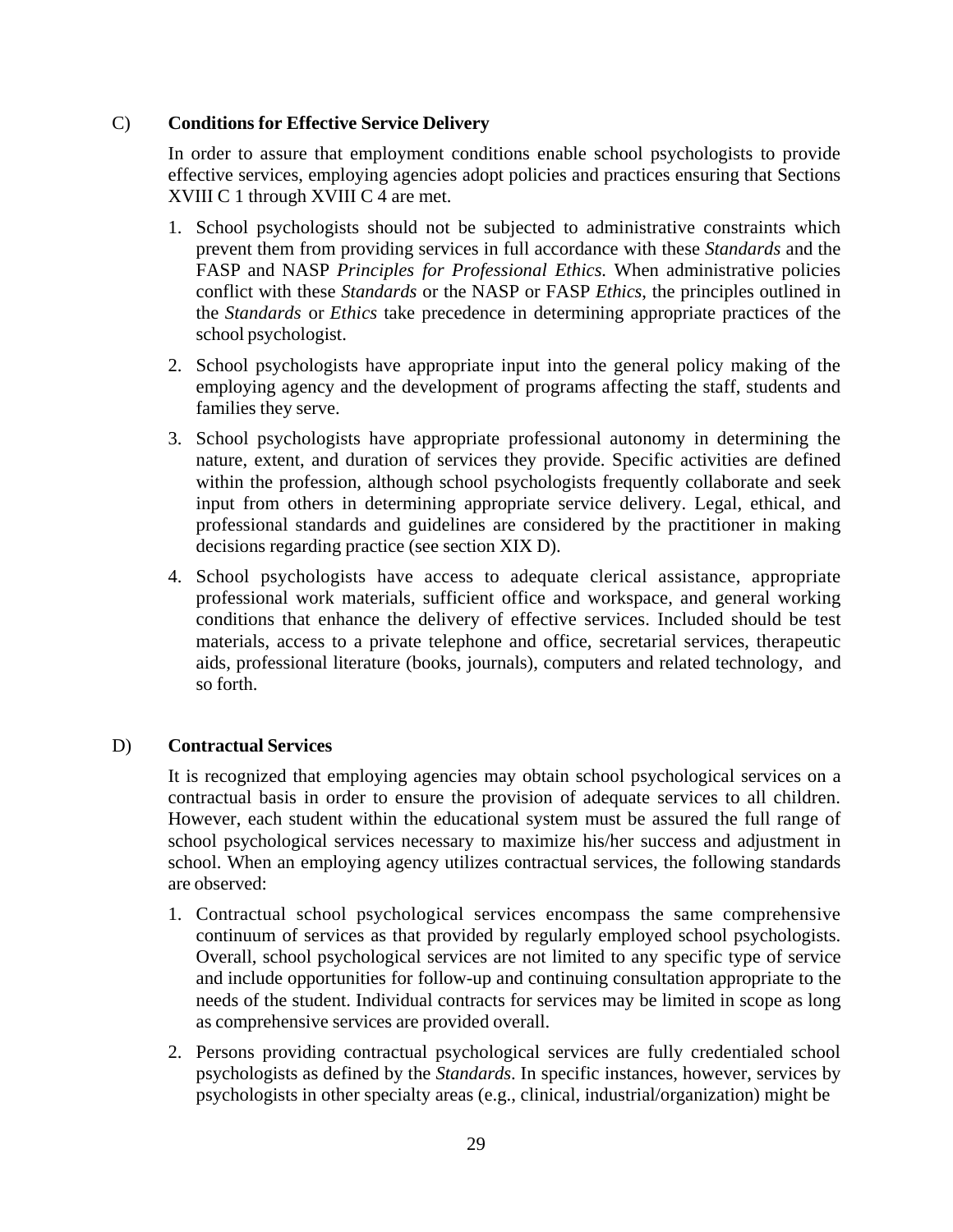used to supplement school psychological services as long as comprehensive school psychological services are provided overall.

- 3. Contractual school psychological services are not to be utilized as a means to decrease the amount and quality of school psychological services provided by an employing agency. They may be used to augment programs but not to supplant them.
- 4. School psychologists providing contractual services are given appropriate access and information. They are familiar with the instructional resources of the employing agency to ensure that students they serve have the same opportunities as those served by regularly employed school psychologists.
- 5. Contractual school psychological services must be provided in a manner which protects the due process rights of students and their parents as defined by state and federal laws and regulations.
- 6. Contracting for services is not to be used as a means to avoid legitimate employee rights, wages, or fringe benefits.
- 7. Psychologists providing contractual school psychological services provide those services in a manner consistent with these *Standards,* NASP *Principles for Professional Ethics*, and other relevant professional guidelines and standards.

#### **E) Non-Biased Assessment and Program Planning**

Employing agencies should adopt policies and practices in accordance with the following standards:

#### 1. **General Principles**

- a) School psychologists use assessment techniques to provide information which is helpful in maximizing student achievement and educational success.
- b) School psychologists have autonomous decision-making responsibility (as defined in Section XIX D) to determine the type, nature, and extent of assessment techniques they use in student/client evaluation.
- c) School psychologists have autonomy (as defined in Section XIX D) in determining the content and nature of reports.
- d) School psychologists use assessment techniques and instruments which have established validity and reliability for the purposes and populations for which they are intended.
- e) School psychologists use, develop, and encourage assessment practices which increase the likelihood of the development of effective educational interventions and follow-up.

#### 2. **ProfessionalInvolvement**

a) A multidisciplinary team is involved in assessment, program decision-making, and evaluation. The team conducts periodic evaluations of its performance to ensure continued effectiveness.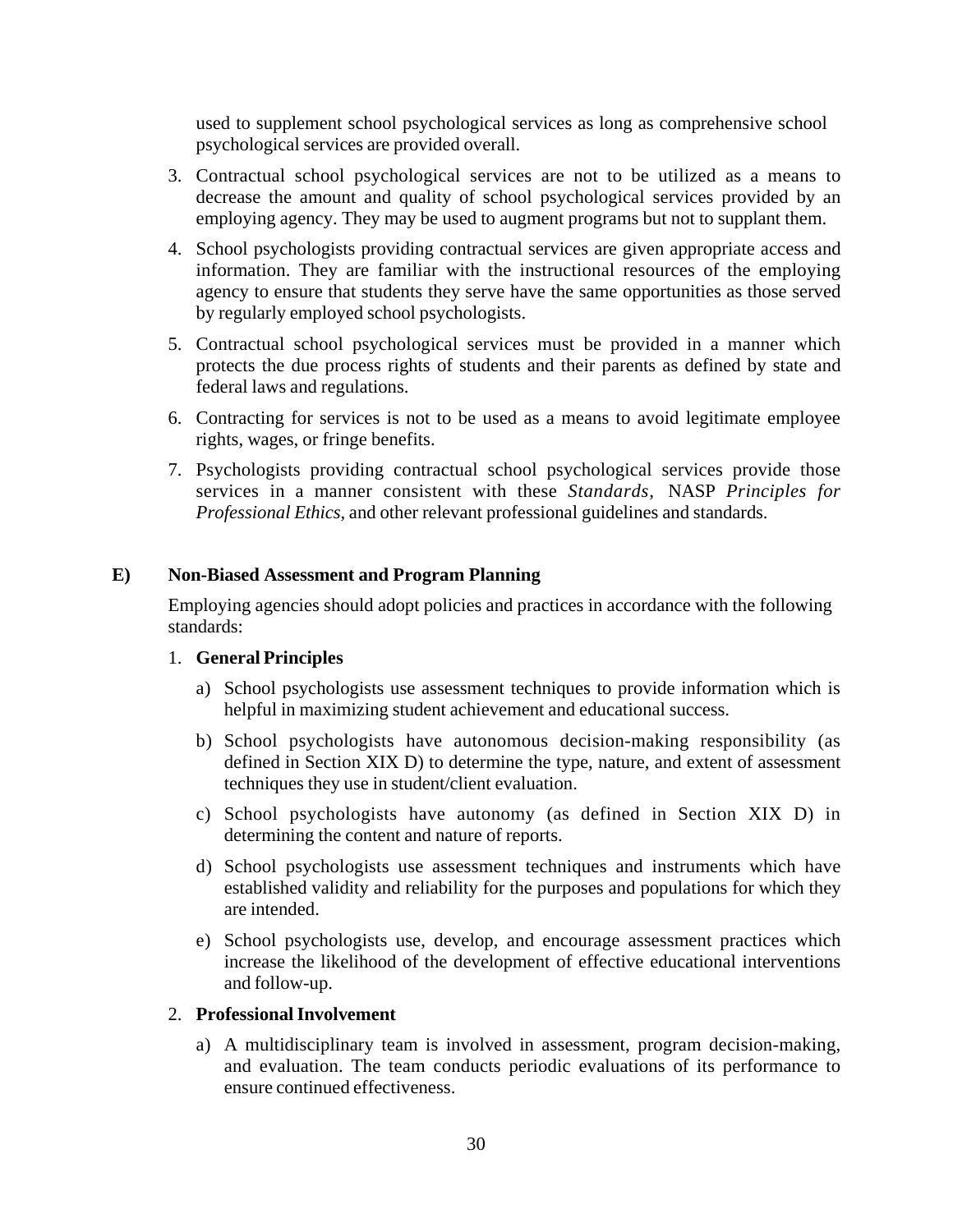- b) The multidisciplinary team includes a fully trained and certified school psychologist.
- c) The school psychologist communicates a minority position to all involved when in disagreement with the multidisciplinary team position.

#### 3. **Non-Biased Assessment Techniques**

- a) Assessment procedures and program recommendations are chosen to maximize the student's/client's opportunities to be successful in the general culture, while respecting the student's/client's ethnic background.
- b) Multifaceted assessment batteries are used which include a focus on the student's/ client's strengths.
- c) Communications are held in the student's/client's dominant spoken language or alternative communication system. All student/client information is interpreted in the context of the student's/client's socio-cultural background and the setting in which he/she is functioning.
- d) Assessment techniques (including computerized techniques) are used only by personnel professionally trained in their use and in a manner consistent with these *Standards.*
- e) School psychologists promote the development of objective, valid, and reliable assessment techniques.
- f) Interpretation of assessment results is based upon empirically validated research.

#### 4. **Parent/Student Involvement**

- a) Informed written consent of parent(s) and/or student/client (if the student has reached the age of majority) is obtained in the native language (or form of communication) of the parents/guardians before assessment and special program implementation.
- b) The parent(s) and/or student/client is fully informed of all essential information considered and its relevancy to decision-making.
- c) The parent(s) and/or student/client is invited to participate in decision-making meetings.
- d) The parent(s) and/or student/client is routinely notified that an advocate can participate in conferences focusing on assessment results and program recommendations.
- e) A record of meetings regarding assessment results and program recommendations is available to all directly concerned.

#### 5. **Educational Programming and Follow-Through**

a) School psychologists are involved in determining options and revisions of educational programs to ensure that they are adaptive to the needs of students/clients.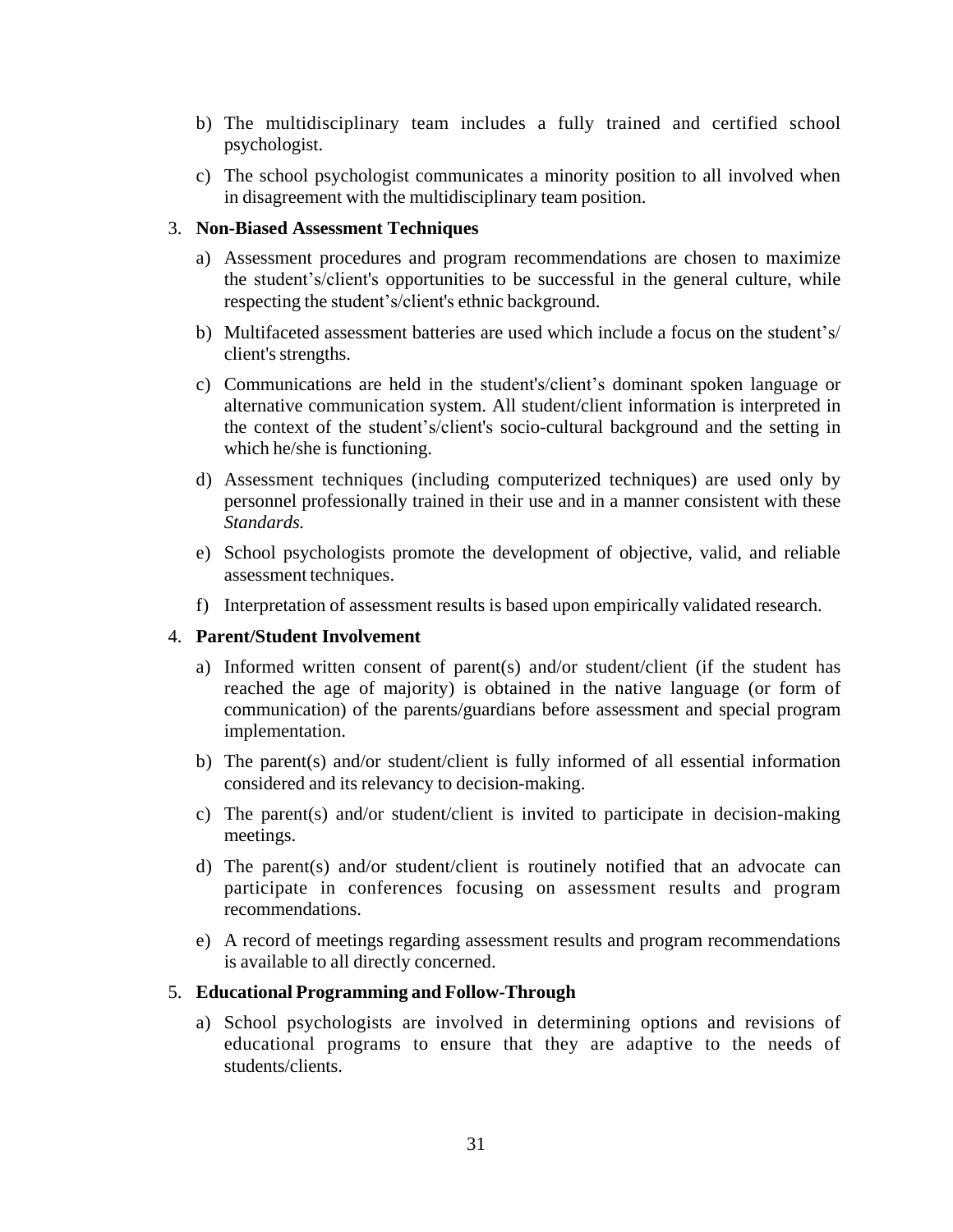- b) The contributions of diverse cultural backgrounds should be emphasized in educational programs.
- c) School psychologists follow-up on the efficacy of their recommendations.
- d) Student/client needs are given priority in determining educational programs.
- e) Specific educational prescriptions result from the assessment team's actions.
- f) Where a clear determination of the student's/client's needs does not result from initial assessment, a diagnostic intervention or teaching program is offered as part of additional assessment procedures.
- g) Regular, systematic review of the student's/client's program is conducted and includes program modifications as necessary.

#### F) **School Psychological Records**

- 1. The employing agency's policy on student records should be consistent with state and federal rules and laws, and ensures the protection of the confidentiality of the student and his/her family.
- 2. Parents may inspect and review any personally identifiable data relating to their child which were collected, maintained, or used in his/her evaluation. Although test protocols are part of the student's record, school psychologists protect test security, observe copyright restrictions, and obey photocopying restrictions.
- 3. Access to psychological records is restricted to those permitted by law who have legitimate educational interest in the records.
- 4. School psychologists interpret school psychological records to non-psychologists who qualify for access.
- 5. School psychological records are only created and maintained when the information is necessary and relevant to legitimate educational program needs and when parents (or student if age of majority has been attained) have given their informed consent for the creation of such a record. This consent is based upon full knowledge of the purposes for which information is sought, and the personnel who will have access to it. The school psychologist assumes responsibility for assuring the accuracy and relevancy of the information recorded.
- 6. School psychological records are systematically reviewed, and when necessary purged, in keeping with relevant federal and state laws in order to protect children from decisions based on incorrect, misleading, or out-of-date information.

# **X. STANDARDS FOR THE DELIVERY OF COMPREHENSIVE SCHOOL PSYCHOLOGICAL SERVICES**

The purpose of these S*tandards* is to ensure the delivery of comprehensive services by psychologists.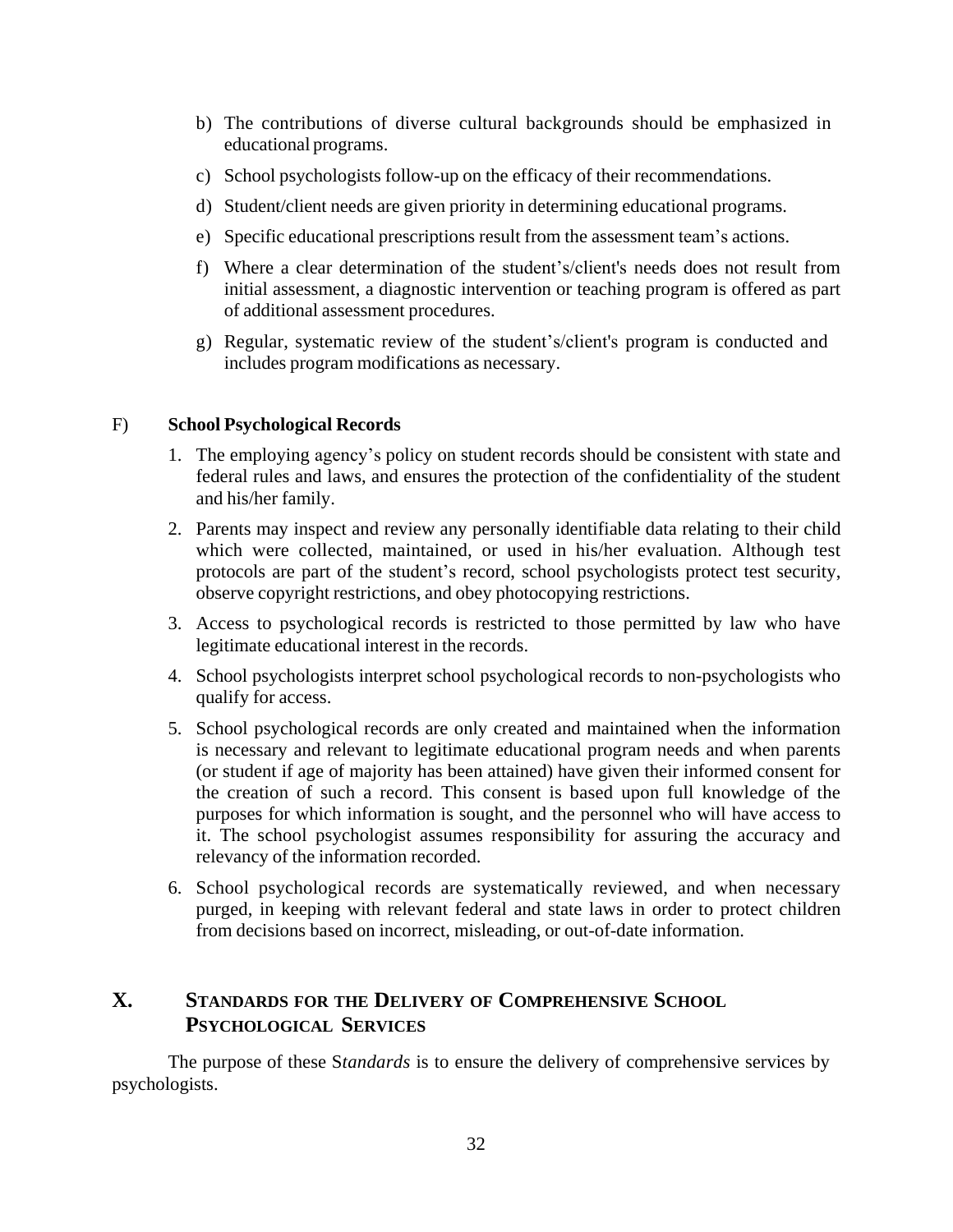## A) **Organization of School Psychological Services**

- 1. School psychological services are planned, organized, directed, and reviewed by school psychologists.
- 2. School psychologists participate in determining the recipients and the type of school psychological services offered.
- 3. The goals and objectives of school psychological services should be available in written form.
- 4. A written set of procedural guidelines for the delivery of school psychological services should be followed and made available upon request.
- 5. A clearly stated referral system is in writing and is communicated to parents, staff members, students, and other referral agents.
- 6. The organization of school psychological services is in written form and includes lines of responsibility, supervisory, and administrative relationships.
- 7. Where two or more school psychologists are employed, a coordinated system of school psychological services is in effect within that unit.
- 8. Units providing school psychological services include sufficient professional and support personnel to achieve their goals and objectives.

#### B) **Relationships to Other Units and Professionals**

- 1. The school psychological services unit is responsive to the needs of the population that it serves. Psychological services are periodically and systematically reviewed to ensure their conformity with the needs of the population served.
- 2. School psychologists establish and maintain relationships with other professionals (e.g., pediatricians, bilingual specialists, audiologists) who provide services to children and families. They collaborate with these professionals in prevention, assessment, and intervention efforts as necessary. They also cooperate with advocates representing children and their families.
- 3. Providers of school psychological services maintain a cooperative relationship with colleagues and co-workers in the best mutual interests of students/ clients in a manner consistent with the goals of the employing agency. Conflicts should be resolved in a professional manner.
- 4. School psychologists develop plans for the delivery of services in accordance with best professional practices.
- 5. School psychologists employed within a school setting coordinate the services of mental health providers from other agencies (such as community mental health centers, child guidance clinics, or private practitioners) to ensure a continuum of services.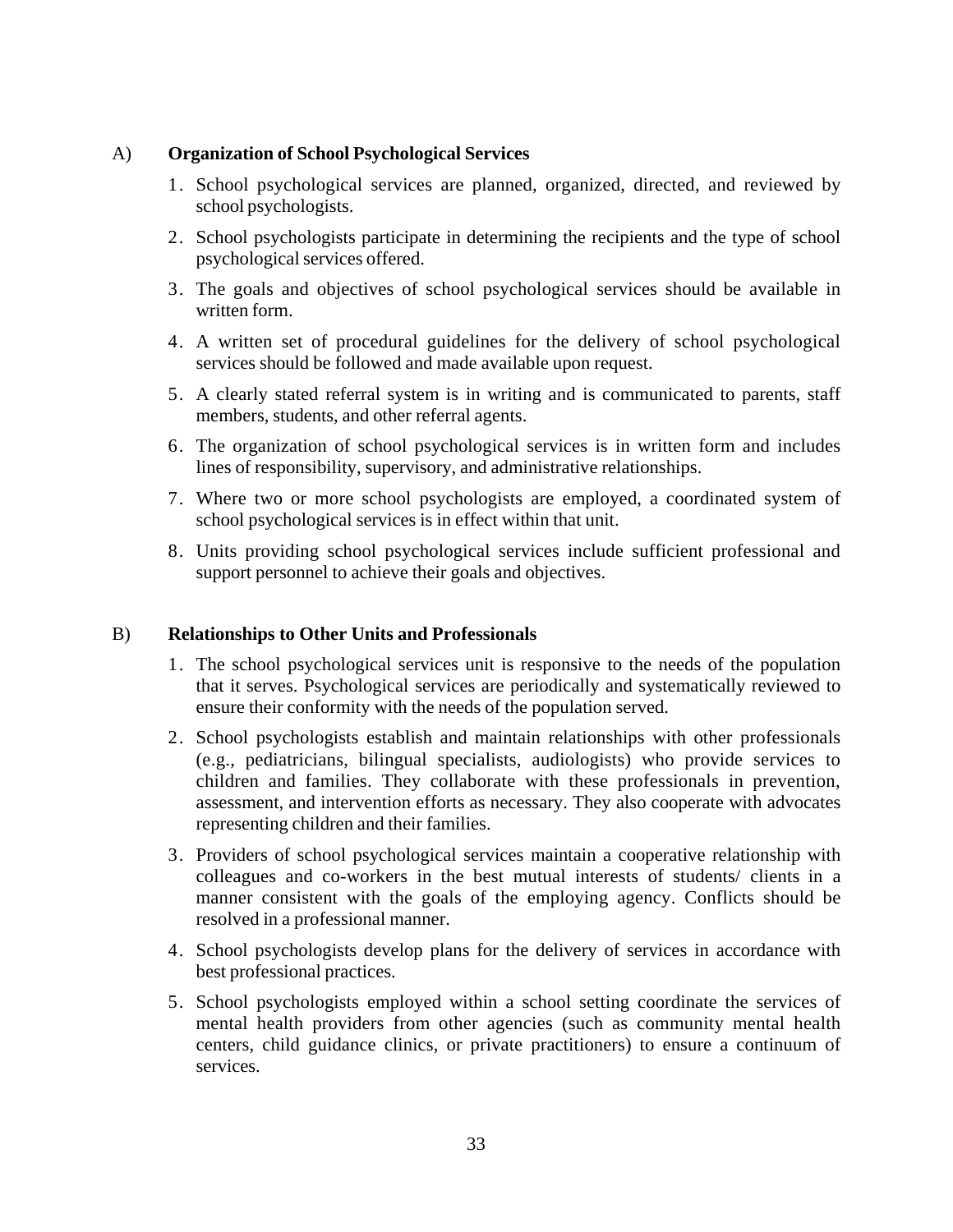- 6. School psychologists are knowledgeable about community agencies and resources. They provide liaison and consulting services to the community and agencies regarding psychological, mental health, and educational issues.
	- a) School psychologists communicate as needed with state and community agencies and professionals (e.g., child guidance clinics, community mental centers, private practitioners) regarding services for children, families, and school personnel. They refer clients to these agencies and professionals as appropriate.
	- b) School psychologists are informed of and have the opportunity to participate in community agency staffings of cases involving their clients.
	- c) Community agency personnel are invited to participate in school system conferences concerning their clients (with written parental permission).

### C) **Comprehensive School Psychological Services Delivery**

School psychologists provide a range of services to their clients. These consist of direct and indirect services which require involvement with the entire educational system: (a) the students, teachers, administrators, and other school personnel; (b) the families, surrogate caretakers, and other community and regional agencies, and resources which support the educational process: (c) the organizational, physical, temporal, and curricular variables which play major roles within the system; and (d) a variety of other factors which may be important on a individual basis.

The intent of these services is to promote mental health and facilitate learning. Comprehensive school psychological services are comprised of diverse activities. These activities complement one another and therefore are most accurately viewed as being integrated and coordinated rather than discrete services. However, for descriptive purposes, they will be listed and described separately. The following are the services that comprise the delivery system.

#### 1. **Consultation**

- a) School psychologists consult and collaborate with parents, school, and outside personnel regarding mental health, behavioral, and educational concerns.
- b) School psychologists design and develop procedures for preventing disorders, promoting mental health and learning, and improving educational systems.
- c) School psychologists provide inservice and other skill enhancement activities to school personnel, parents, and others in the community, regarding issues of human learning, development, and behavior.
- d) School psychologists develop collaborative relationships with their clients and involve them in the assessment, intervention, and program evaluation procedures.
- e) School psychologists develop and implement short term and long term program planning through the FASP Executive Board and the Planning Committee.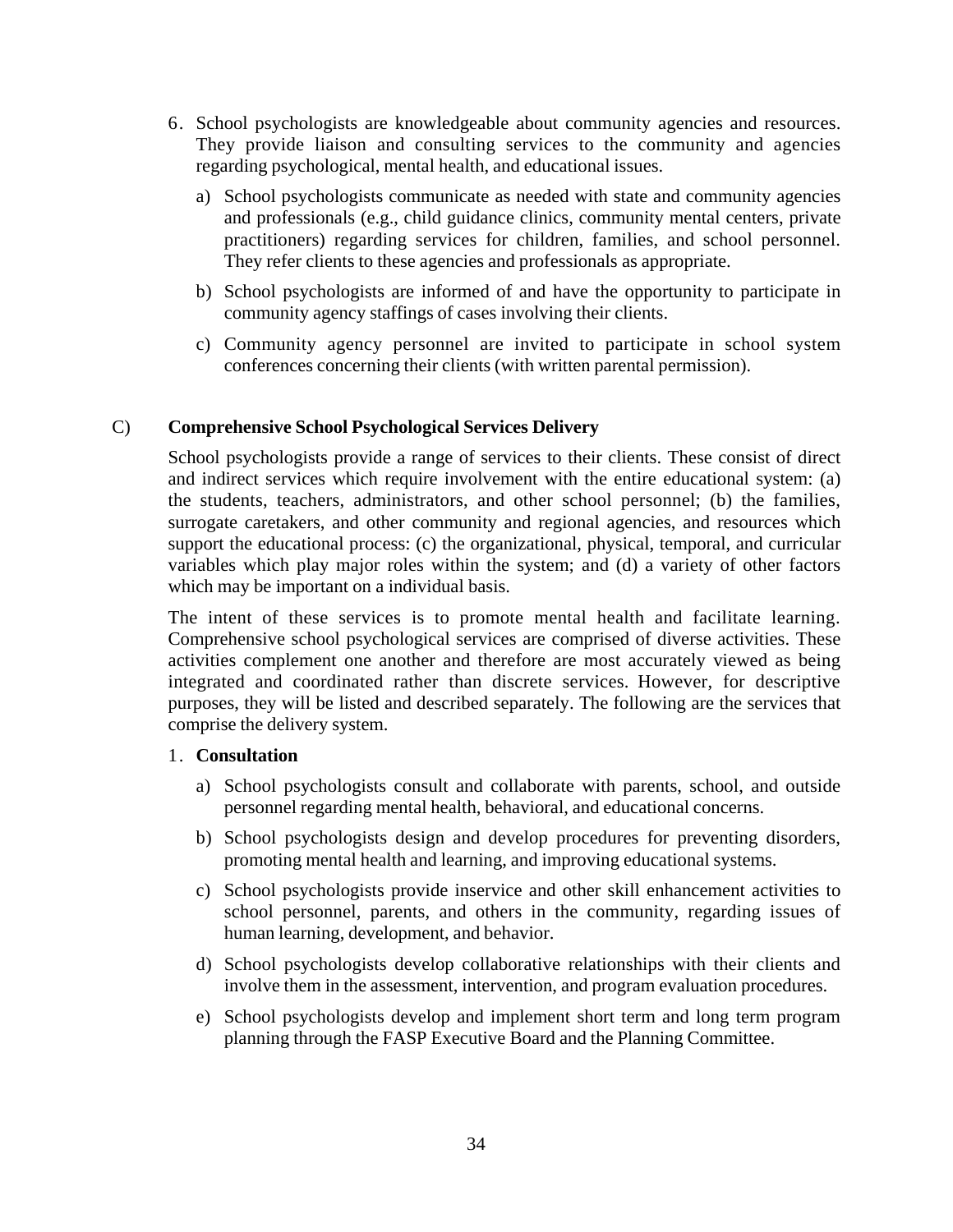#### 2. **Psychological and Psychoeducational Assessment**

- a) School psychologists conduct multifactored psychological and psychoeducational assessments of children and youth as appropriate.
- b) Psychological and psychoeducational assessment include consideration as appropriate of the areas of personal-social adjustment, intelligence, scholastic aptitude, adaptive behavior, language and communication skills, academic achievement, sensory and perceptual-motor functioning, environmental-cultural influences, and vocational development, aptitude, and interests.
- c) School psychologists utilize formal instruments, procedures, and techniques; interviews, observations, and behavioral evaluations are included in these procedures.
- d) When conducting psychological and psychoeducational assessments, school psychologists have explicit regard for the context and setting in which their assessment take place and will be used.
- e) School psychologists adhere to the NASP resolutions regarding non-biased assessment and programming for all students (see Section XVIII E 3). They also are familiar with and consider the *Standards for Educational and Psychological Tests* (developed by APA, AERA, and NCME) and other related publications in the use of assessment techniques.

#### 3. **Interventions**

- a) School psychologists provide direct and indirect interventions to facilitate the functioning of individuals, groups, and/or organizations.
- b) School psychologists design programs to enhance cognitive, affective, social and vocational development.
- c) School psychologists facilitate the delivery of services by assisting those who play major roles in the educational system (i.e., parents, school personnel, community agencies). Such interventions consist of but are not limited to: inservice training, organization development, parent counseling, program planning and evaluation, vocational development, and parent education programs.

#### 4. **Supervision**

School psychologists provide and/or engage in supervision and continuing professional development as specified in Section XVIII B and XIX F.

#### 5. **Research**

- a) School psychologists design, conduct, report, and utilize the results of research of a psychological and educational nature. All research conducted is in accordance with relevant ethical guidelines of the profession (e.g., APA *Ethical Principles in the Conduct of Research with Human Participants*). Applied and/or basic research should be pursued, focusing on:
	- a1) Psychological functioning of human beings;
	- $b_1$ ) Psychoeducational assessment tools and procedures;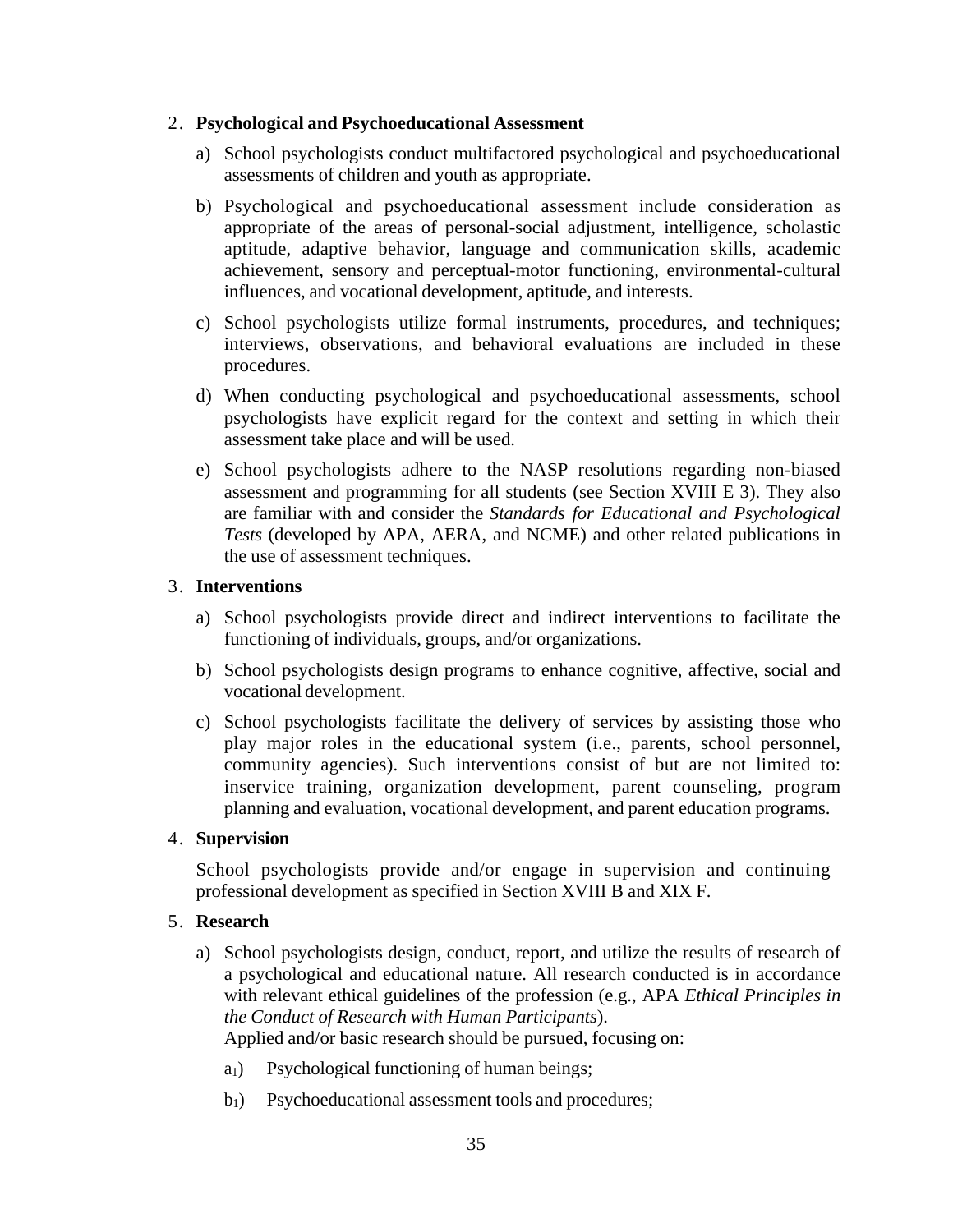- $c_1$ ) Educational programs and techniques applied to individual cases and groups of various sizes;
- $d_1$ ) Educational processes;
- e1) Social system interactions and organizational factors associated with school communities; and
- f1) Psychological treatments and techniques applied to individual cases or groups.
- b) School psychologists' involvement in research can range from support of advisory services to having direct responsibility for one or more components or a research project. These components may include planning, data collecting, data analyzing, disseminating, and translating research into practical applications within the school community.

### 6. **Program Planning and Evaluation**

- a) School psychologists provide program planning and evaluation services to assist in decision-making activities.
- b) School psychologists serve on committees responsible for developing and planning educational and educationally related activities.

#### D) **Autonomous Functioning**

School psychologists have professional autonomy in determining the nature, scope, and extent of their specific services. These activities are defined within the profession, although school psychologists frequently collaborate with and seek input from others in determining appropriate services delivery. Legal, ethical, and professional standards and guidelines are considered by the practitioner in making decisions regarding practice. All practice is restricted to those areas in which the school psychologist has received formal training and supervised experience.

#### 1. **Professional Responsibility and Best Practices**

Professional autonomy is associated with professional responsibility. The ultimate responsibility for providing appropriate comprehensive school psychological services rests with the individual practitioner.

While being cognizant of the fact that there often are not explicit guidelines to follow in providing comprehensive school psychological services, the individual practitioner has a responsibility to adhere to the best available and most appropriate standards of practice. There is no substitute for sensitive, sound, professional judgement in the determination of what constitutes best practice. Active involvement in supervision and other continuing professional development activities will assist the practitioner in adhering to best professional practices.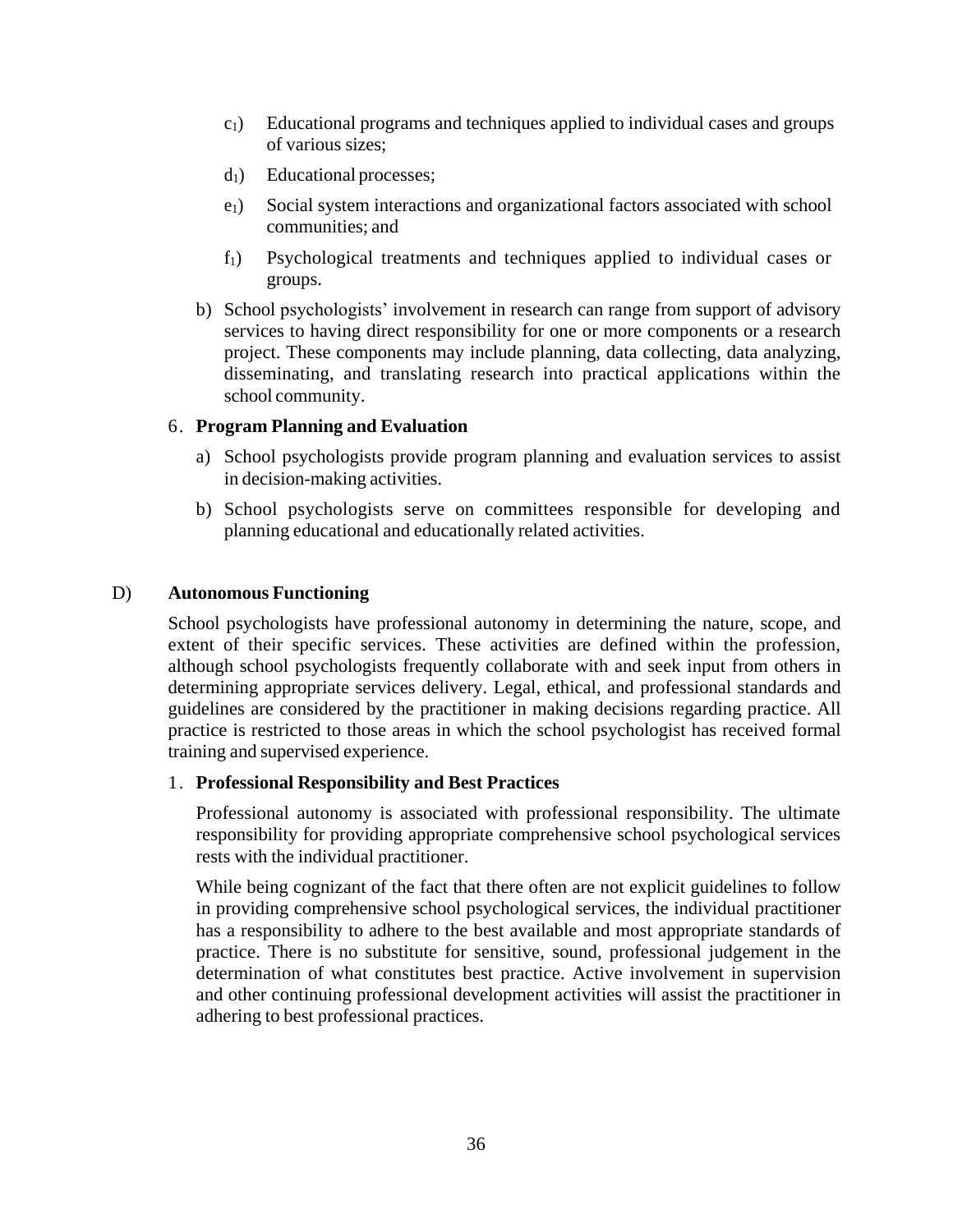#### E) **Independent Practice**

A credentialed school psychologist who has completed a school psychology training program which meets the criteria specified in the NASP *Standards for Training and Field Placement Programs in School Psychology* and three years of satisfactory supervised experience is considered qualified for independent practice.

## F) **Continuing Professional Development**

The practice of school psychology has and will continue to undergo significant changes as new knowledge and technological advances are introduced. The development of new intervention techniques, assessment procedures, computerized assistance, and so forth, will require that practitioners keep abreast of these innovations as well as obtain appropriate professional education and training in these areas. All school psychologists actively participate and engage in activities designed to continue, enhance, and upgrade their professional training and skills and to help ensure quality service provision. These efforts are documented by participation in the NASP, FASP, or other formal Continuing Professional Development (CPD) programs, although they are not limited to such activities. Memberships in professional organizations, reading of professional journals and books, discussions of professional issues with colleagues, and so forth, are also an integral component of a school psychologist's overall CPD activities.

- 1. Participation in CPD activities and the maintenance of high professional standards and practice are continuing obligations of the school psychologist. These obligations are assumed when one initially engages in the practice of school psychology and should be required for continued credentialing.
- 2. School psychologists receive supervision by a supervising school psychologist for the first three years of full-time employment (or the equivalent) as a school psychologist. The supervisor shares professional responsibility and accountability for the services provided. While the level and extent of supervision may vary, the supervisor maintains a sufficiently close relationship to meet this standard. Individual face-toface supervision is engaged in for a minimum of one hour per week or the equivalent (e.g., two hours bi-weekly). Standards for intern supervision are contained in the NASP *Standards for Training and Field Placement Program in School Psychology*.
- 3. After completion of the first three years of supervision, all school psychologists continue to engage in supervision and/or peer review on a regular basis, and further their professional development by actively participating in CPD activities. The level and extent of these activities may vary depending on the needs, interests, and goals of the school psychologist, with more comprehensive service delivery requiring more extensive related professional exchanges. At a minimum, however, these activities are at the level required for successful participation in an appropriate CPD program.
- 4. School psychologists, who after three years no longer have supervision available, engage in peer review activities. These may include discussions of cases and professional issues designed to assist with problem solving, decision-making, and appropriate practice.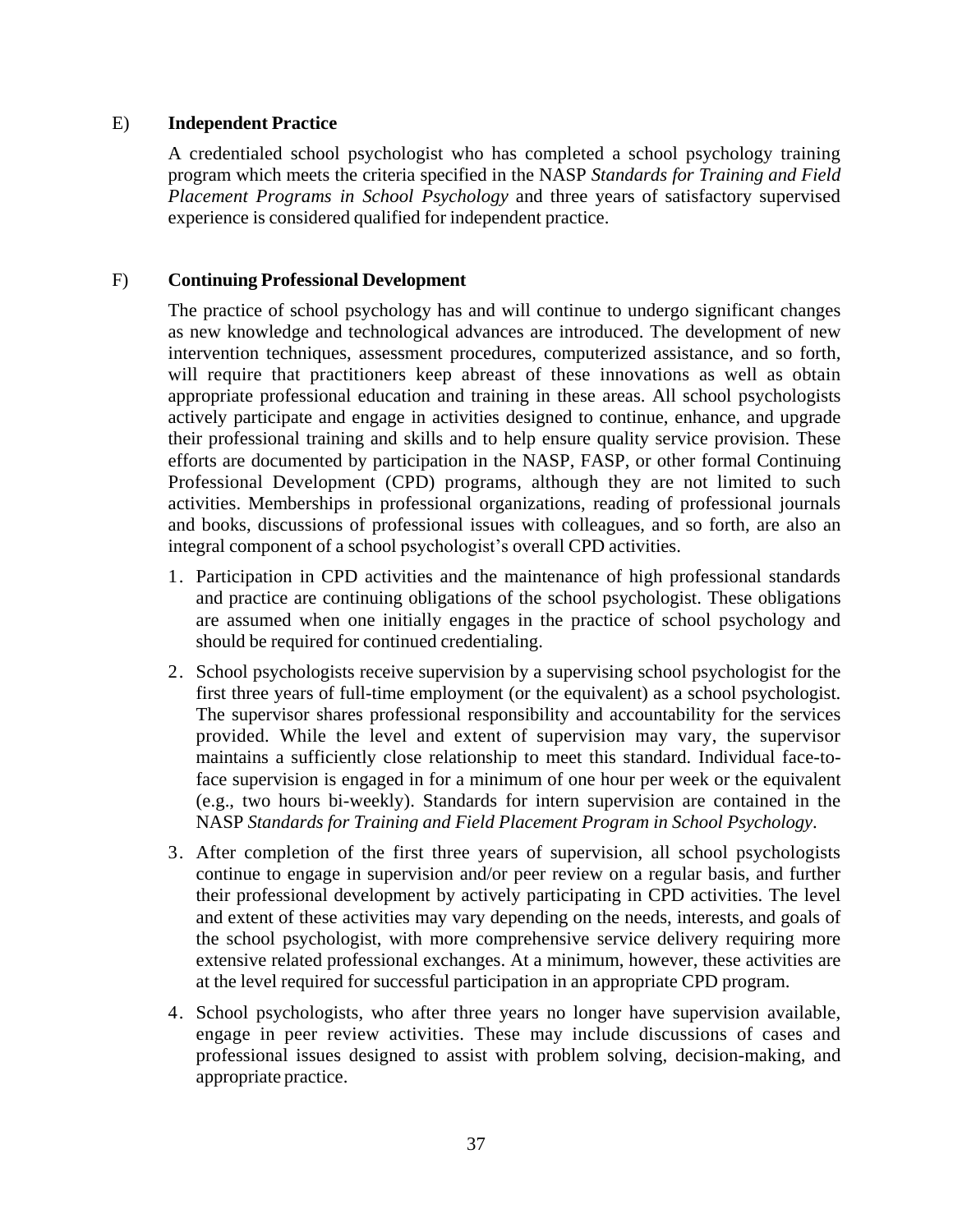5. School psychologists readily seek additional consultation with supervisors, peers, or colleagues with particularly complex or difficult cases, and/or when expanding their services into new areas or those in which they infrequently practice (e.g., low incidence assessment).

### G) **Accountability**

- 1. School psychologists perform their duties in an accountable manner by keeping records of these efforts, evaluating their effectiveness, and modifying their practices and/or expanding their services as needed.
- 2. School psychologists devise systems of accountability and outcome evaluation which aid in documenting the effectiveness of intervention efforts and other services they provide.
- 3. Within their service delivery plan, school psychologists include a regular evaluation of their progress in achieving goals. This evaluation should include consideration of the cost effectiveness of school psychological services in terms of time, money, and resources, as well as the availability of professional and support personnel. Evaluation of the school psychological delivery system is conducted internally, and when possible, externally as well (e.g., through state educational agency/review, peer review). This evaluation includes an assessment of effectiveness, efficiency, continuity, availability, and adequacy of services.
- 4. School psychologists are accountable for their services. They should make information available about their services, and provide consumers with the opportunity to participate in decision-making concerning such issues as initiation, termination, continuation, modification, and evaluation of their services. Rights of the consumer should be taken into account when performing these activities.

## H) **Private Practice**

- 1. School psychologists practicing in the private sector provide comprehensive services and adhere to the same standards and guidelines as those providing services in the public sector.
- 2. School psychologists document that they have formal training, supervised experience, licensure and/or certification, and demonstrated competence, in any areas of service they intend to deliver to clients within the private sector. They also have a responsibility to actively engage in CPD activities.
- 3. School psychologists in private practice adhere to the NASP and FASP *Principles for Professional Ethics*, and practice only within their areas of competence. If the services needed by clients fall outside the school psychologist's areas of competence, the clients are referred elsewhere for assistance.